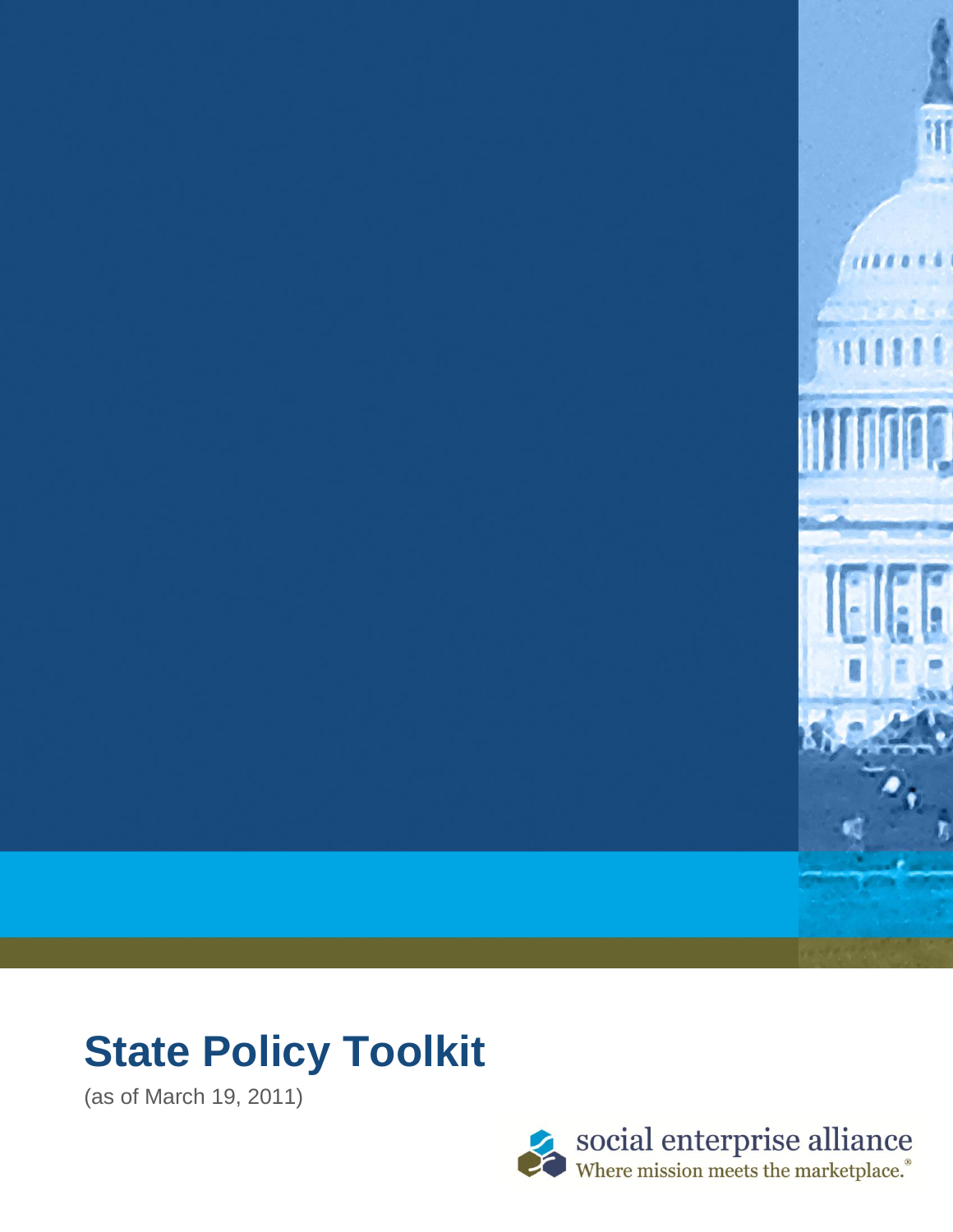# **Table of Contents**

### **Backgrounders**

- Social Innovation, Social Entrepreneurship, and Social Enterprise in the New Economy
- Federal Efforts to Support Social Innovation, Social Entrepreneurship, and Social Enterprise

### Model Proposals

- Model Legislation Task Force on Social Innovation, Social Entrepreneurship, and Social Enterprise
- Executive Order Task Force on Social Innovation, Social Entrepreneurship, and Social Enterprise [COMING SOON]

### State and Local Analysis

- State-by-State Analysis
- **•** Local Government Analysis

### State and Local Examples

- States in Action Massachusetts Social Innovation Compact
- Social Innovation, Social Entrepreneurship, and Social Enterprise in Practice

### Resources and Publications

Acknowledgements

Backgrounder on Social Enterprise Alliance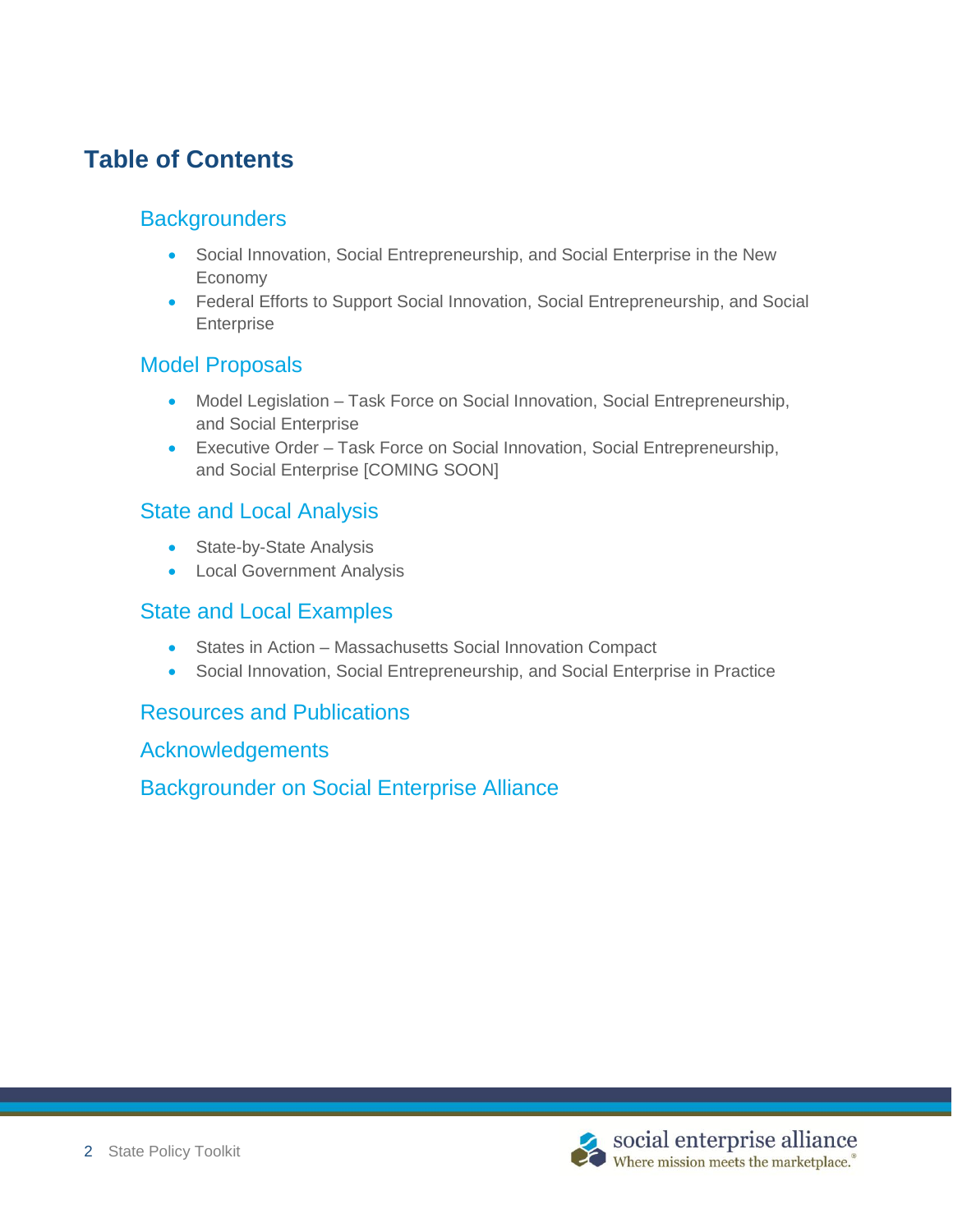# **Purpose of this Guide**

This guide is a toolkit for those involved in state policy, such as governors, legislators, legislative aides, and state government officials, as well as advocates, nonprofit organizations, foundations, lobbyists, and others. It is designed to provide the best available and current information, including policy suggestions, successes to date, policy trends, and resources to anyone interested in promoting social innovation, social entrepreneurship, social enterprise, and cross-sector collaboration in their state.

### The guide will prove particularly useful for those who want to:

- Propose or further develop state social innovation, social entrepreneurship, and social enterprise initiatives;
- Encourage state agencies or entities to support and fund innovative social solutions, including social enterprise;
- Remove barriers to social innovation, social entrepreneurship, and social enterprise; and/or
- Simply learn more about social innovation, social entrepreneurship, social enterprise, and crosssector collaboration.

This guide may be used to learn about or further consider policy and program options and assess what other states have accomplished or proposed in these areas. Information about federal social innovation efforts is also included. To provide this information, we have condensed a considerable amount of knowledge about social innovation, social entrepreneurship, and social enterprise and hope to facilitate sharing of lessons to date.

There is no one formula for success in achieving greater social innovation, social entrepreneurship and social enterprise in your state. We suggest starting a task force as the most expedient way to begin the conversation in your state. However, as you will see in the pages that follow, the final decisions about strategy in any particular state will ultimately rest upon the political, cultural, and fiscal consideration in each state. There is more than one route that leads to success.

The social innovation, entrepreneurship and enterprise field is constantly changing and evolving. The information contained in this guide is current as of March 2011; for the most up-to-date details on the field, please visit [www.se-alliance.org/policy.](http://www.se-alliance.org/policy) To help us keep this toolkit up-to-date, please send any advances you make in your state to: policy@se-alliance.org.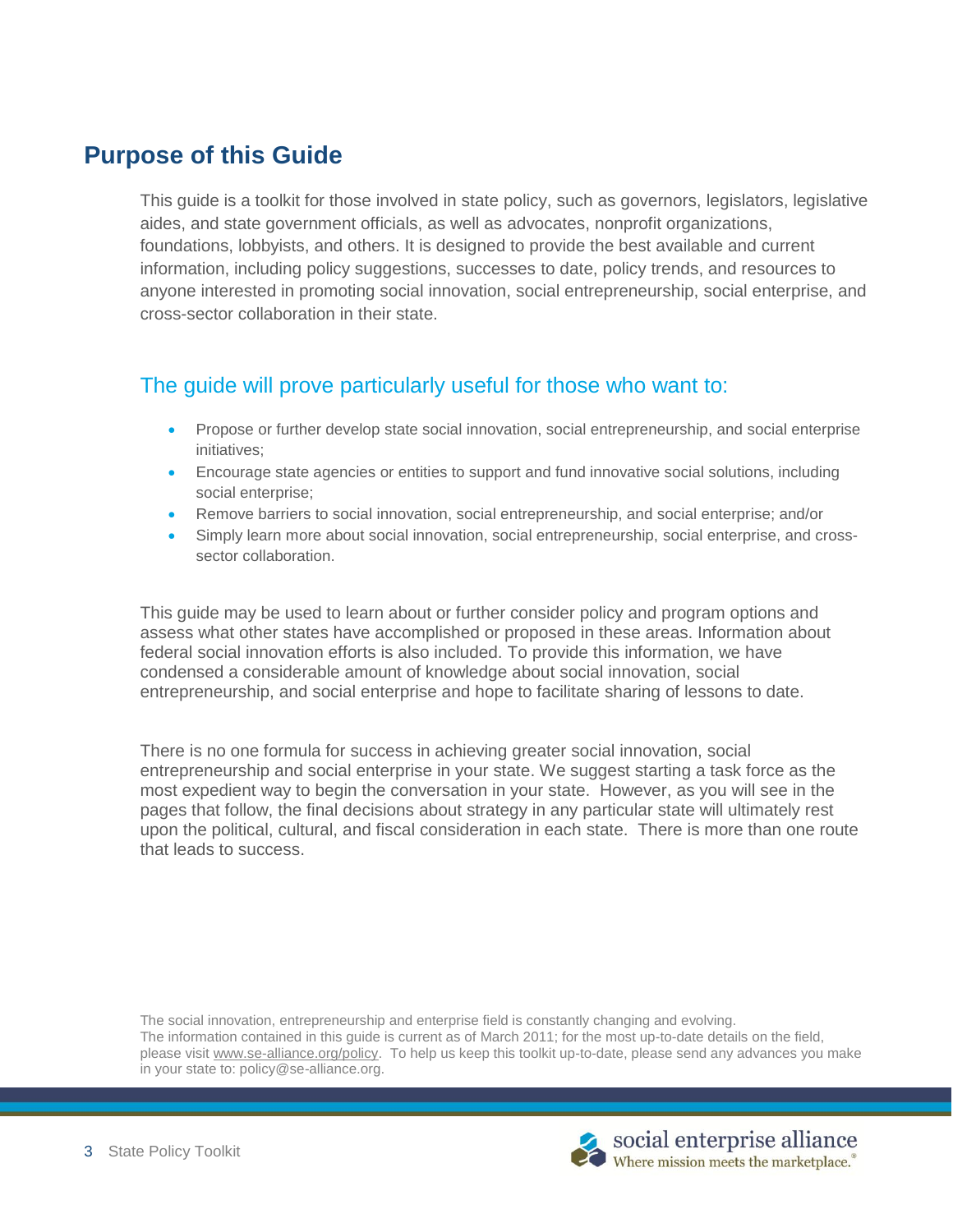# **Social Innovation, Social Entrepreneurship and Social Enterprise in the New Economy**

# **Overview**

In states and communities throughout the United States, individuals, organizations, and collaborations are developing to find innovative and entrepreneurial approaches to society's most pressing social issues. They are creating new ways of thinking about and impacting social objectives and breaking past paradigms of what constitutes charity in the social sector. However, these approaches, because they are outside the norm, never receive the support that would enable them to start, grow, and thrive in order to achieve widespread social impact. These practices make up a field, which includes a constellation of practices, including **social innovation**, **social entrepreneurship, social enterprise**, and **cross-sector collaboration**.



For nonprofit organizations, **social innovation and entrepreneurship** provides a way to make greater progress on tough social issues, by systematically testing and honing more effective approaches, while demonstrating a commitment to performance measurement, knowledge sharing, and **cross-sector collaboration**. **Social enterprise** allows nonprofits to reduce their dependence on charitable donations and grants and continue important social programs while others view the business itself as the vehicle for social change. They help transform hard-to-employ individuals into productive citizens and simultaneously deliver a significant economic stimulus to American economy.

For business, **social innovation, entrepreneurship and enterprise** is a way to contribute to important social issues using the talent, ingenuity, and resources of the private sector. For philanthropy, it is an excellent investment in building the capacity for communities to be innovative and self-sustaining. For government,

#### **Key Terms**

#### **Social Innovation**

**According to the language adopted by the Social Innovation Fund, administered by the Corporation for National and Community Service, social innovation is the development and eventual scaling of promising and potentially transformative community-based approaches that solve critical problems. An approach is "transformative" if it not only produces strong impact, but also (1) has the potential to affect how the same challenge is addressed in other communities, (2) addresses more than one critical community challenge concurrently, or (3) produces significant cost savings through gains in efficiency.**

#### **Social entrepreneurship**

**Social entrepreneurship describes the work of social entrepreneurs, individuals who recognize a social problem and use entrepreneurial principles to organize, create and manage a venture to achieve social change.**

#### **Social enterprise**

**Social enterprises are nonprofits and social mission businesses using earned revenue strategies to directly address social needs through goods and services and/or by employing people who are disabled or disadvantaged**

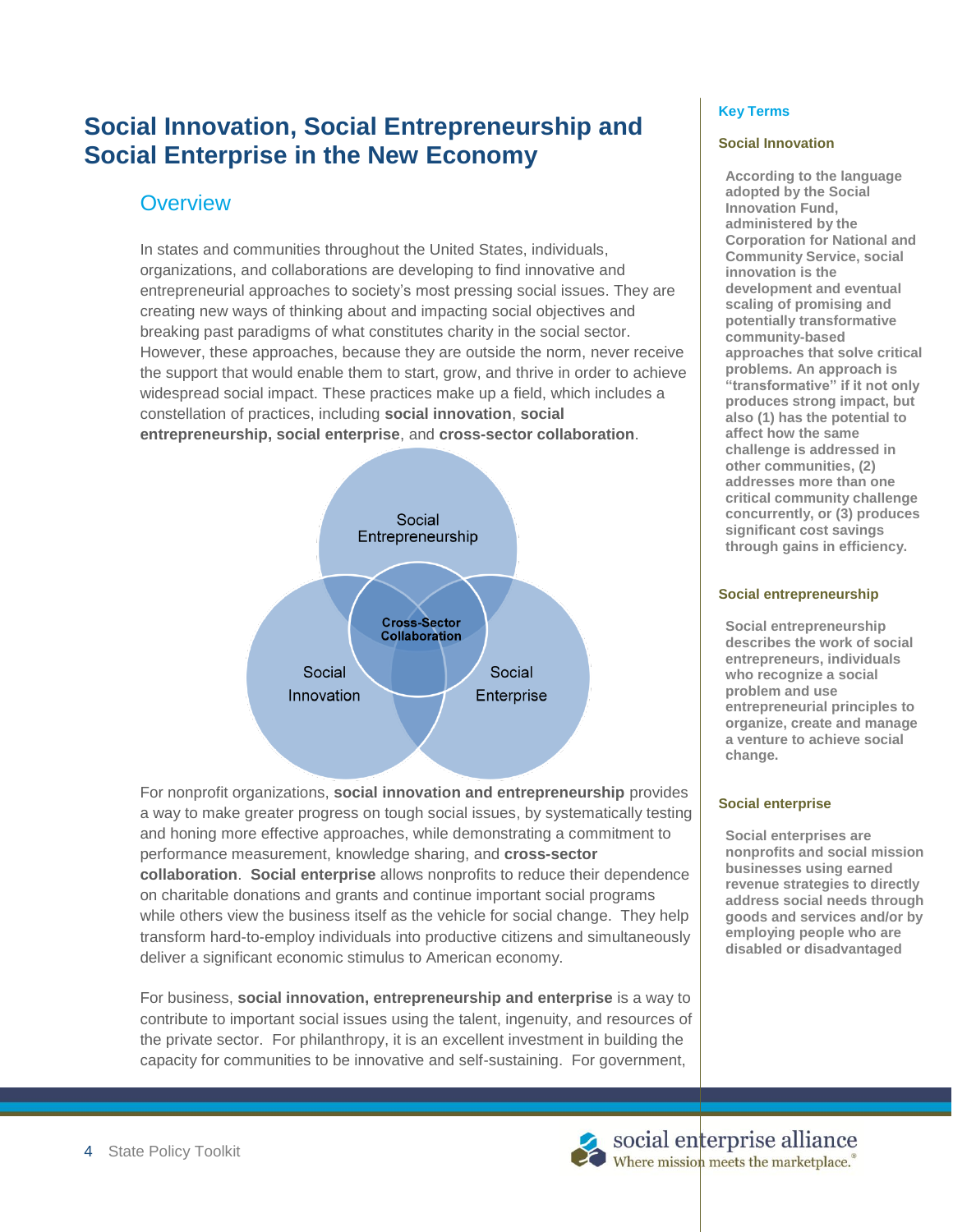$\overline{a}$ 

**social innovation, entrepreneurship and enterprise** harnesses the power of collective impact to solve problems as a community. It leverages a diverse set of stakeholders to find innovative solutions that will create meaningful change.

# Why Should States Play a Role?

Promoting social innovation, social entrepreneurship and social enterprise will help state governments benefit society in two main ways:

- **Leveraging public and private resources**: Because of their focus on financial sustainability, organizations dedicated to social innovation, entrepreneurship and enterprise identify and utilize new and existing resources, both financial and non-financial, to help them address social problems. Often this means that these organizations are able to implement solutions to social problems on a wider scale than has previously been possible. At times, they also end up shifting costs from public budgets to private resources, thus freeing up government tax revenue to address other needs.
- **Testing and developing solutions:** Despite the best efforts of government, nonprofits, and individual citizens, solutions for social problems can be hard to find. Organizations dedicated to social innovation, entrepreneurship, and enterprise can play the role of testing new solutions for government. According to Jeffrey Robinson, assistant professor of management and entrepreneurship at New York University's Stern School of Business, "Experimentation is the value of social entrepreneurship to government. How do you break a logjam? Social entrepreneurs are often successful in figuring it out."<sup>1</sup>

### What Are States Doing?

In state legislatures throughout the country, a new generation of government leaders is working with the nonprofit and business sectors and philanthropy to create what Stephen Goldsmith aptly describes as "an environment that enables continual innovation while demanding real impact and performance."<sup>2</sup> These efforts include seeking public funding for research and development, using public dollars as growth capital to spread best approaches to new locales, collecting and analyzing data to better understand social problems and the impact (or lack thereof) of strategies currently being employed, brokering partnerships between the nonprofit and business sectors to leverage resources, and using government's bully pulpit to raise the profile of problems and approaches and to convene diverse stakeholders.

#### **Key Terms continued**

#### **Cross-sector collaboration**

**Cross-sector collaboration describes the work of bringing stakeholders from nonprofits, government, philanthropy, and business together to target social issues and coordinate existing resources and programming. This work is essential because individual organizations cannot achieve wide-scale social impact on their own.** 

**\* Portions of this backgrounder have been adapted from Andrew Wolk and Colleen Gross Ebinger's "Government and Social Innovation: Current State and Local Models," which appeared in the Fall 2010 issue of MIT's** *Innovations* **journal.**



<sup>&</sup>lt;sup>1</sup> Andrew Wolk, "Social Entrepreneurship and Government: A New Breed of Entrepreneurs Developing Solutions to Social Problems,‖ *The Small Business Economy: A Report to the President* (Washington DC, Small Business Administration Office of Advocacy, 2007), 32.

<sup>2</sup>Stephen Goldsmith, *The Power of Social Innovation*. (San Francisco: Jossey Bass, 2010), xiv.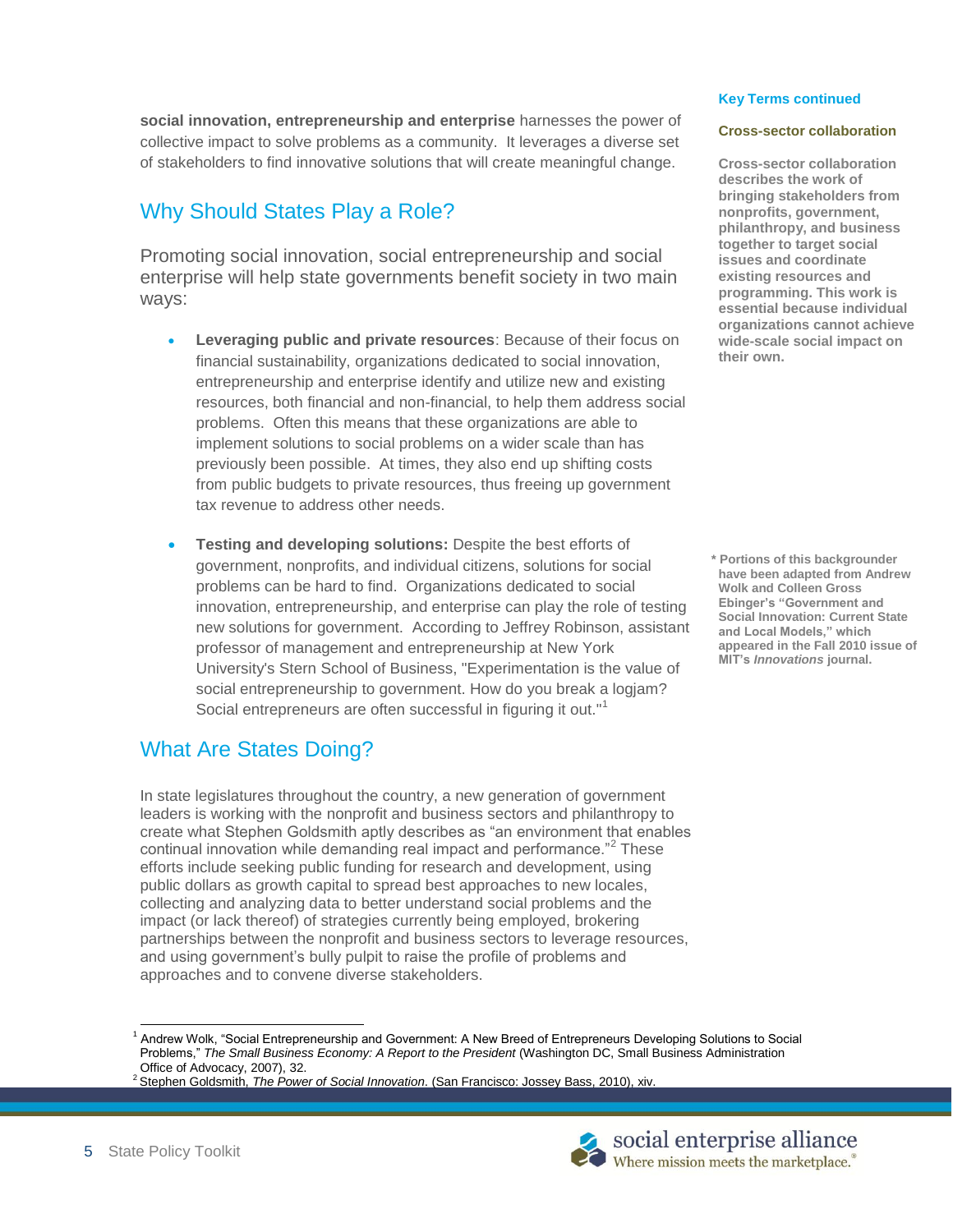### How Do You Measure the ROI?

The Women's Bean Project in Colorado is a social enterprise that offers a transitional job in gourmet food manufacturing designed to provide immediate income, arrange support services to overcome barriers to employment, and teach the job readiness skills needed to get and keep a job. The Women's Bean Project does not hire women to make and sell bean products. As a social enterprise, they make and sell bean products to hire women.

Economists from Control Data Corporation in 1981 estimated that the net value of that job generated through social enterprise to the American economy is \$52,000 per year, which is closer to \$80,000 today. The Women's Bean Project employs 60 women who otherwise would have a difficult time getting and keeping a job. This contribution to the economy is \$4.8M in stimulus to the economy each year.

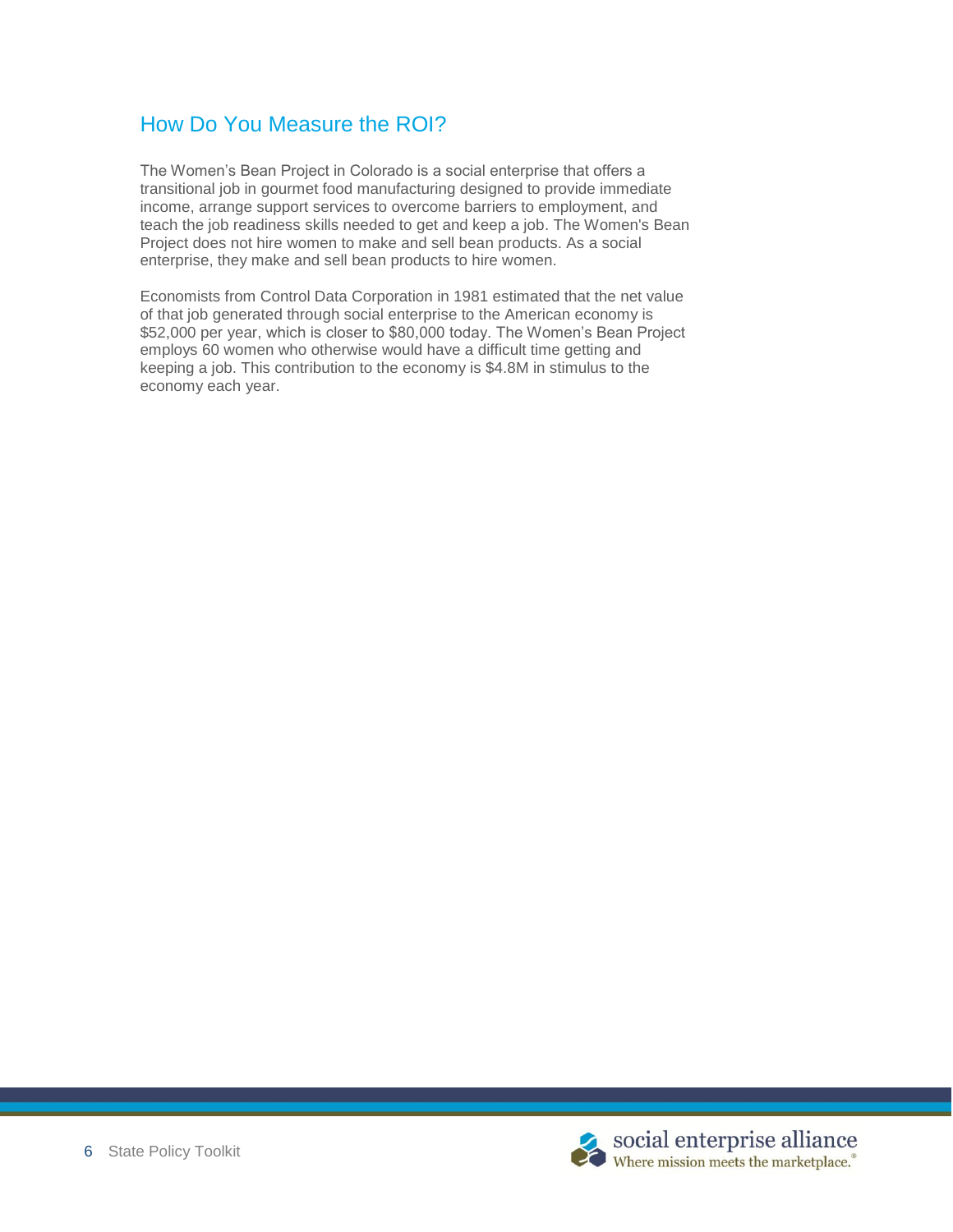# **Federal Efforts to Support Social Innovation, Social Entrepreneurship and Social Enterprise**

At the federal level, the White House Office of Social Innovation and Civic Participation is working alongside other departments, such as the Departments of Education and Commerce, to serve as a catalyst for federal efforts to encourage innovation and impact in the social sector. This is being accomplished through competitive efforts, such as request for proposals and prize competitions. In addition, the Office is providing support for local and state efforts and wants to coordinate all levels of government and other stakeholders to support social innovation, social entrepreneurship, and social innovation.

As Sonal Shah, director of the White House Office of Social Innovation and Civic Participation and former head of Global Development Initiatives at Google, explains, ―This is so critical to who we are as a country. We have such a decentralized infrastructure, and it's in connecting that infrastructure that we find and understand the solutions. We already do that in the economic space, but we also need to on social issues because social and economic are two parts of the same point . . . Creating an environment where that can happen is important; it's an important part of what the government has to do."<sup>3</sup>

### White House Office of Social Innovation and Civic Participation

http://www.whitehouse.gov/administration/eop/sicp

#### **Established by the Obama Administration, this office is housed in the White House's Domestic Policy Council and has three main goals:**

- To use new communications technology, hold meetings, and start discussions to find out "what are the innovations that are taking place, how are people solving problems, what types of problems are they solving, and where are they" working
- To provide money to innovative nonprofit projects working with state and local governments and grant makers. For example, the president is interested in improving math and science education and assisting states like Ohio, Michigan, and Indiana where local industries need to be revitalized
- To promote national service and volunteerism.<sup>4</sup>

 $\overline{a}$ 

<sup>&</sup>lt;sup>3</sup> Andrew Wolk and Colleen Ebinger, "Government and Social Innovation," *Innovations* (Fall 2011) 137. 4 http://philanthropy.com/news/conference/7957/white-house-social-innovation-office-to-have-three-goals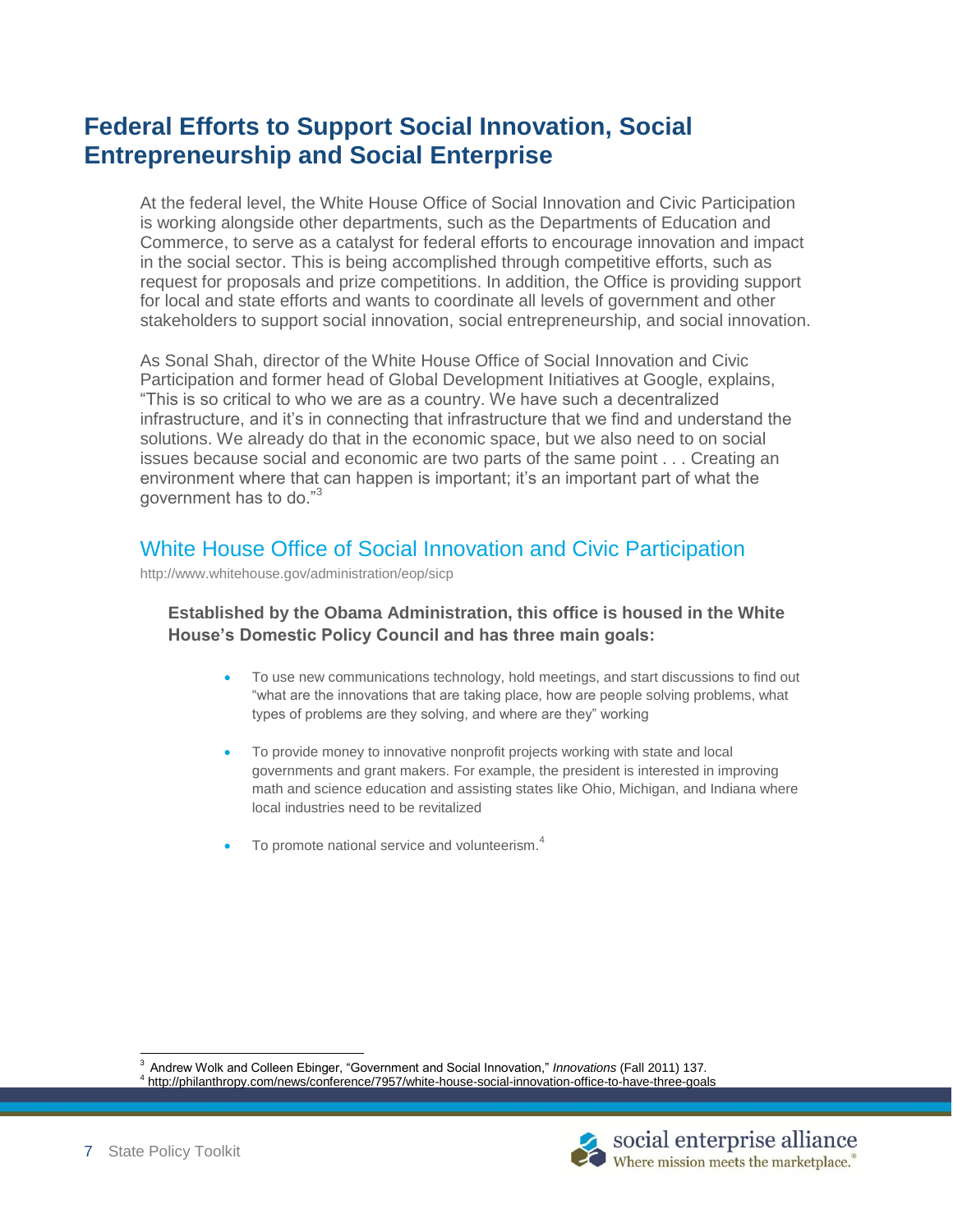### i3 (Investing in Innovation) Fund, Department of Education

http://www.ed.gov/programs/innovation/factsheet.html

#### **The Investing in Innovation Fund has two main goals:**

- To provide competitive grants that expand the implementation of, and investment in, innovative and evidence-based practices, programs and strategies in order to significantly:
	- improve K-12 achievement and close achievement gaps
	- decrease dropout rates
	- increase high school graduation rates
	- improve teacher and school leader effectiveness
- To accelerate the creation of an education sector that supports the rapid development and adoption of effective solutions

Local education agencies (LEAs) and nonprofit organizations working in collaboration with LEA(s) or a consortium of schools, are eligible to compete for i3 funding. To be eligible for an award, an LEA applicant must be located within one of the 50 States, the District of Columbia, or Puerto Rico.

In order eligible to apply, applicants must:

- Have significantly closed the achievement gaps between groups of students
- Have demonstrated success in significantly increasing student academic achievement for all groups of students
- Have made significant improvement in other areas (graduation rates, highquality teachers and school leaders)
- Demonstrate that they have partnerships with the private sector that will provide matching funds

Applicants will submit proposals to one of three categories: "Scale-up", "Validation"; or "Development." The level of evidence supporting the idea will determine which category is most appropriate.

# Social Innovation Fund, Corporation for National and Community Service

http://www.nationalservice.gov/about/serveamerica/innovation.asp

The Social Innovation Fund was authorized by the Edward M. Kennedy Serve America Act, signed by President Obama in April 2009, and the full amount of \$50 million was appropriated by Congress on December 13, 2009. It is designed to increase public and private investment in the replication and expansion of effective approaches to addressing social problems. Specifically, it will create a network of social innovation

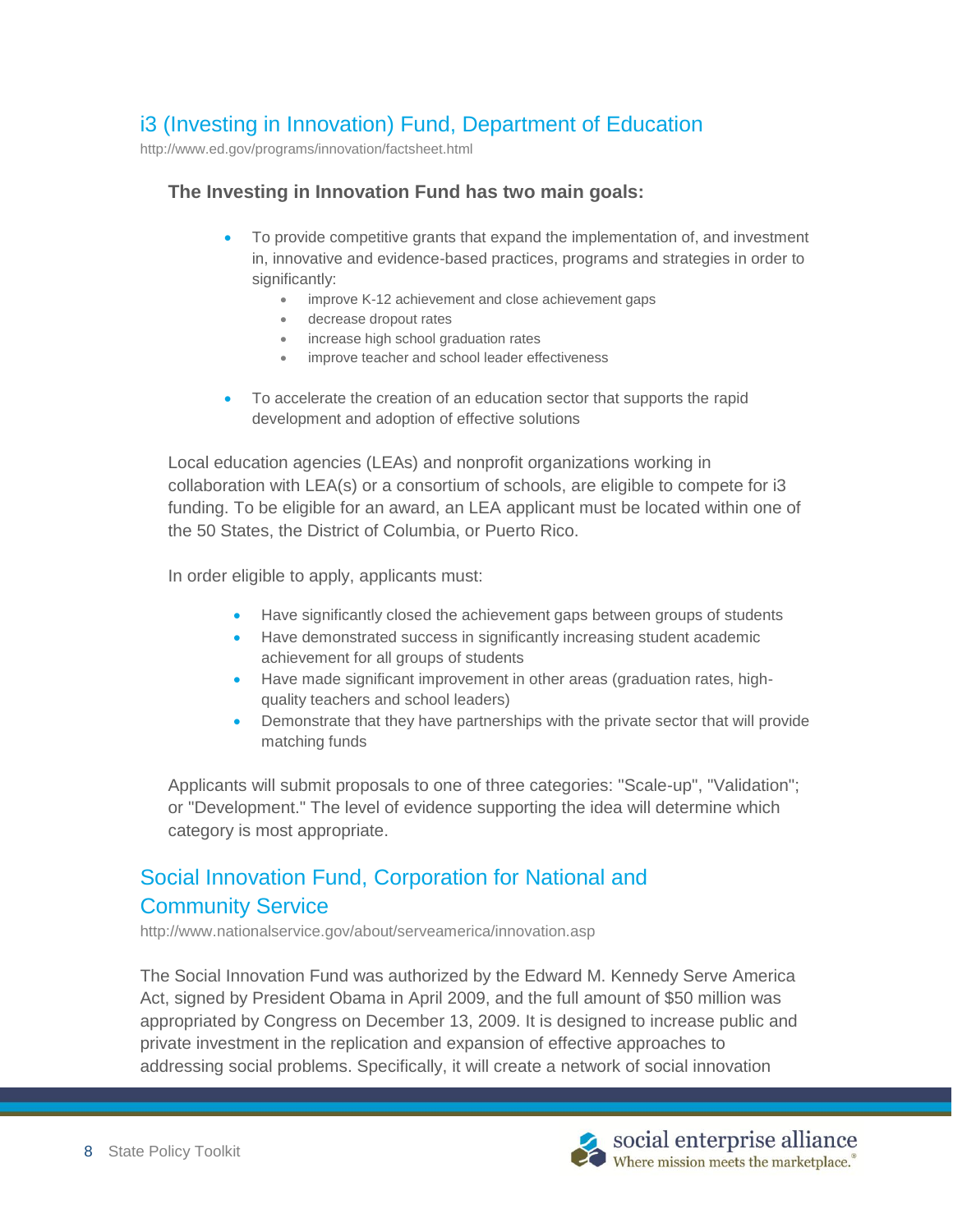funds around the country to grow and replicate innovative, promising community organizations with strong evidence, organizational effectiveness, and impact potential.

The corporation will award grants in the amount of \$1 to \$10 million on a competitive basis to intermediary grantmaking organizations. Grants to intermediary organizations must be matched dollar-for-dollar in cash with additional funding.

Community organizations (sub-grantees) will receive financial support from intermediaries on the order of no less than \$100,000 per year for three to five years, as well as strategic guidance to help them evaluate and multiply their impact. These community organizations must provide an additional one-to-one cash match for the total amount they receive from the intermediaries.

### Start-Up America

http://www.whitehouse.gov/issues/startup-america

This coordinated public/private effort led by the White House brings together an alliance of the country's most innovative entrepreneurs, corporations, universities, foundations, and other leaders, working in concert with a wide range of federal agencies to dramatically increase the prevalence and success of America's entrepreneurs – including those working within the nonprofit sector. The core goals of Startup America are to increase the number of new high-growth firms that are creating economic growth, innovation, and quality jobs; celebrate and honor entrepreneurship as a core American value and source of competitive advantage; and inspire and empower an ever-greater diversity of communities and individuals to build great American companies.

#### **Startup America Will:**

- Expand access to capital for high-growth startups throughout the country;
- Expand entrepreneurship education and mentorship programs that empower more Americans not just to get a job, but to create jobs;
- Strengthen commercialization of the about \$148 billion in annual federallyfunded research and development, which can generate innovative startups and entirely new industries;
- Identify and remove unnecessary barriers to high growth startups and entirely new industries;
- Identify and remove unnecessary barriers to high-growth startups; and
- Expand collaborations between large companies and startups.

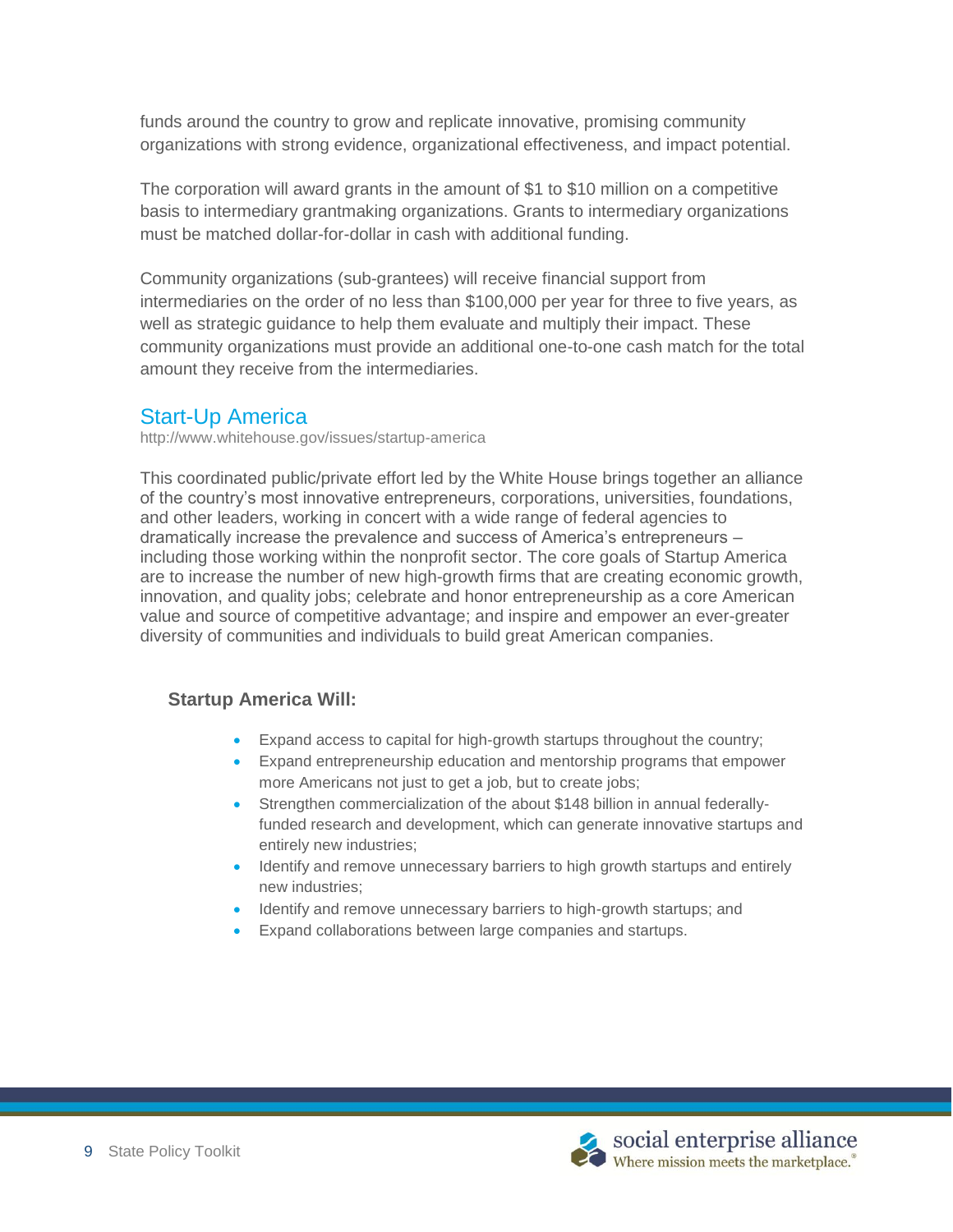# **Model Legislation – Task Force on Social Innovation, Entrepreneurship, and Enterprise**

### Bill Summary

Directs the Governor to establish and maintain a Task Force on Social Innovation, Entrepreneurship and Enterprise ("task force"). The board will be appointed by the Governor with recommendations and assistance from designated entities and organizations. Makes an appropriation.

# **Legislation**

Be it enacted by the General Assembly of the State of **Fig.** 

ARTICLE \_\_\_\_\_\_\_\_\_\_\_\_\_ Task Force on Social Innovation, Entrepreneurship and Enterprise.

**Short Title.** This article shall be known and may be cited as the " **We are Short Title.** This article shall be known and may be cited as the " **We are Short Title.** This article shall be known and may be cited as the " Social Innovation, Entrepreneurship and Enterprise Act."

**Legislative Declaration.** The general assembly hereby finds, determines, and declares that citizens are urgently seeking solutions to social issues, such as education, health care, unemployment, and poverty, which continue to plague STATEs at alarming rates. The general assembly further finds that the establishment of a Task Force on Social Innovation, Entrepreneurship, and Enterprise will ensure that STATE stays on the cutting edge of finding innovative and sustainable solutions to these social issues and encourages nonprofits, government, and the private sector to partner on effective solutions and bring dollars to STATE to support these efforts.

**Definitions.** As used in this article, unless the context otherwise requires:

- 1) "Task Force" means the task force established under this Act to research and establish a plan for Social Innovation, Entrepreneurship, and Enterprise.
- 2) "Nonprofit organizations" means an organization that is described in section  $501(c)(3)$  of the Internal Revenue Code of 1986 and is exempt from taxation under section 501(a) of such Code, including religious organizations and philanthropic organizations that meet such requirements.
- 3) "Social Innovation" means the multi-disciplinary field that contains the practices of social entrepreneurship, social enterprise, and cross-sector collaboration. According to the language adopted by the Social Innovation Fund, administered by the Corporation for National and Community Service, social innovation is the development and eventual scaling of promising and potentially transformative community-based approaches that solve critical problems. An approach is "transformative" if it not only produces strong impact, but also (1)

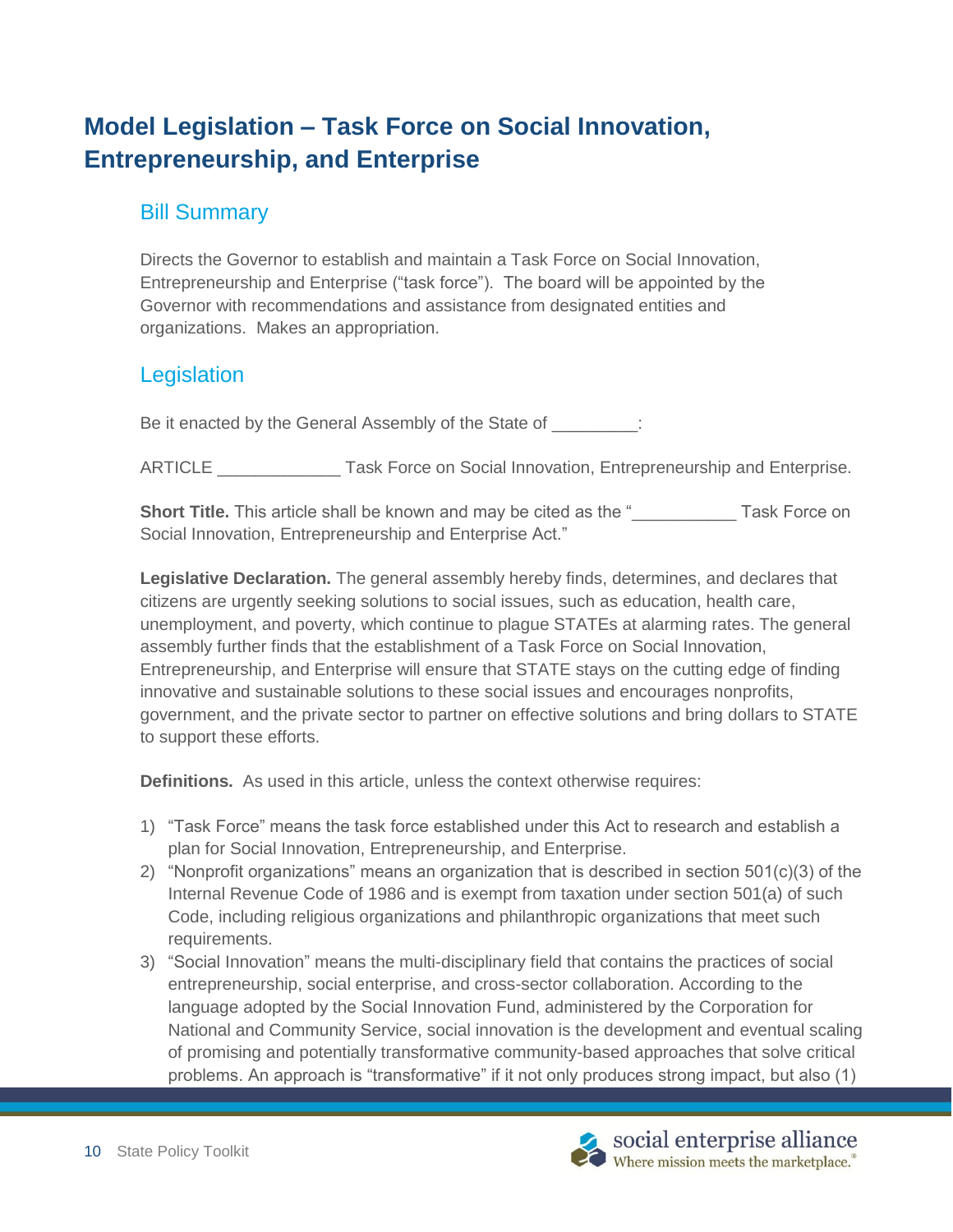has the potential to affect how the same challenge is addressed in other communities, (2) addresses more than one critical community challenge concurrently, or (3) produces significant cost savings through gains in efficiency.

- 4) "Social Entrepreneurship" means the work of social entrepreneurs, individuals who recognize a social problem and use entrepreneurial principles to organize, create and manage a venture to achieve social change.
- 5) "Social Enterprise" means nonprofits and social mission businesses using earned revenue strategies to directly address social needs through goods and services and/or by employing people who are disabled or disadvantaged.

#### **Task Force on Social Innovation, Entrepreneurship and Enterprise.**

- 1) The Governor shall appoint a task force to make recommendations on how to strengthen the capacity of STATE to work cooperatively to create, scale, and sustain innovative social programs; build the capacity of the nonprofit organizations and government to pursue entrepreneurial ventures; and attract funding to STATE to support these ventures. The Governor shall assign staff to assist the task force.
- 2) Members appointed to the task force must represent the diversity of the STATE and shall include:
	- a) One nonprofit organization executive that has a budget over \$35M in revenue and operates at least one social enterprise;
	- b) One nonprofit organization executive that has a budget under \$15M in revenue and operates at least one social enterprise;
	- c) One representative from statewide or regional nonprofit management support organization or the Social Enterprise Alliance;
	- d) One University representative who has an established track record either through education and/or experience in social innovation, entrepreneurship and enterprise;
	- e) On University representative who has an established track record with tracking the economic impact of social sector issues;
	- f) One government department head from Health & Human Service agency;
	- g) One government department head from Education agency;
	- h) One representative from government or private organization that represents the faithbased community;
	- i) One representative from government or private organization that supports small business growth;
	- j) Two representatives from the private sector whose companies have a strong commitment to the community and have a track record of support for social innovation, entrepreneurship and enterprise;
	- k) One elected official from a City or Country with a track record of supporting social innovation, entrepreneurship and enterprise;
	- l) One state representative;
	- m) One state senator;

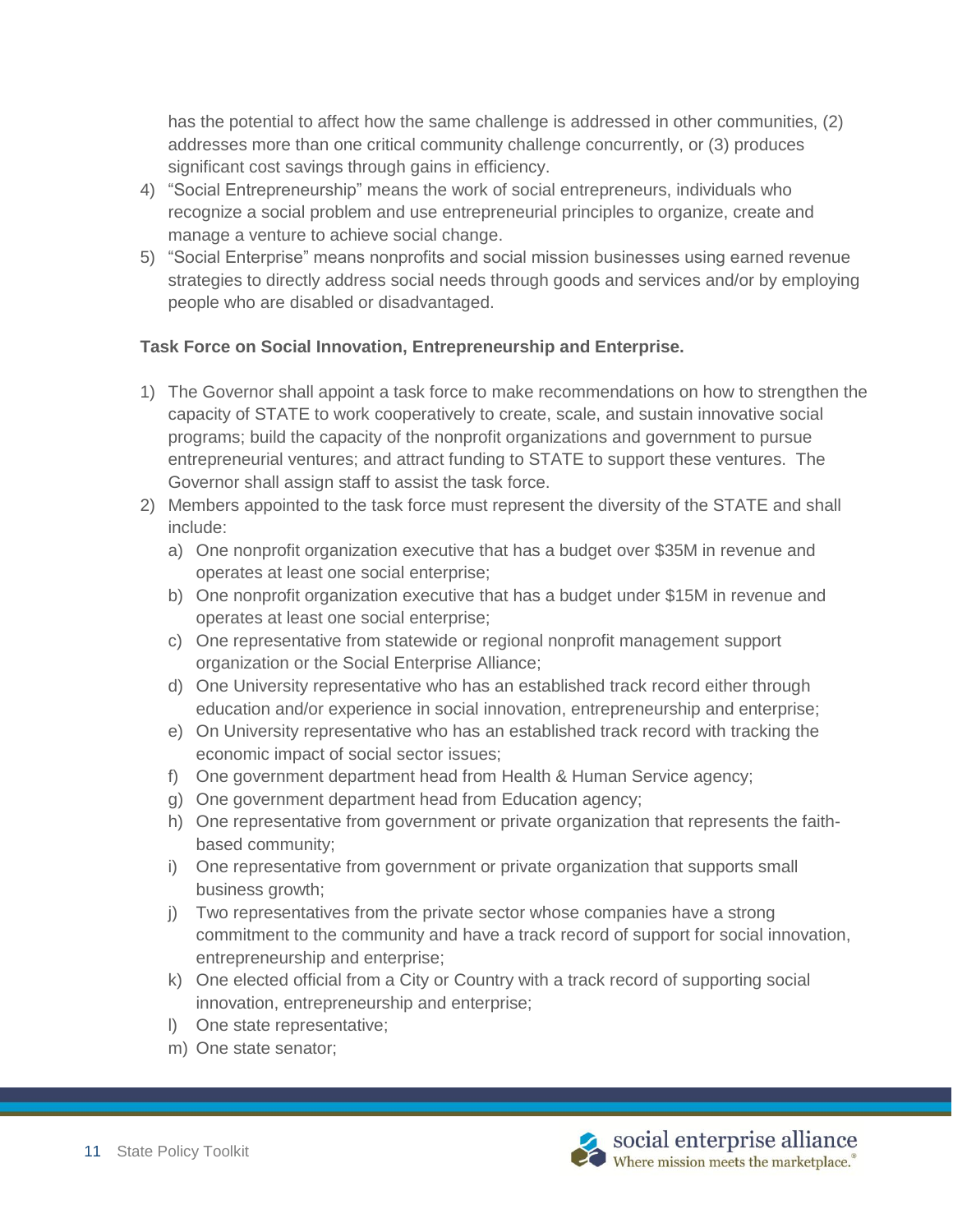- n) Two representatives from a foundation or venture philanthropy who has an established track record in funding social innovation, entrepreneurs and enterprise;
- o) Other individuals who have expertise that would be valuable to the task force.
- 3) The task force shall advise the general assembly, the governor and agency heads have the following duties:
	- a) Gather information on social innovation, entrepreneurship, and enterprise;
	- b) Undertake a statistical and qualitative examination of social innovation, entrepreneurship, and enterprise within the state and its contribution to the social and economic development of the state;
	- c) Develop a purchasing directory of social enterprises within the state that can be supported by citizens, businesses, and government;
	- d) Identify existing public purchasing preference rules and identify promising strategies for extending such benefits to the social innovation, social entrepreneurship and social enterprise sectors;
	- e) Receive and consider reports and testimony from individuals, government departments, community-based organizations, nonprofit organizations, faith-based organizations, foundations, and other public and private organization statewide and of national significance about how social innovation, entrepreneurship and enterprise can accelerate progress on social issues, work cross-sector, and advance social and economic development goals;
	- f) Identify promising strategies that have been used in other communities and states to support, scale, and sustain innovative social projects;
	- g) Identify promising strategies that have been used in other communities and state to encourage cross-sector collaboration on social issues;
	- h) Identify promising strategies to educate and train citizens, nonprofit organizations, government, students, and business on entrepreneurial concepts as applied in the social sector.
	- i) Complete a statewide comprehensive strategic plan to the general public, state and local officials, various public and private organizations and associations, business and industries, agencies, potential funders, and other community resources;
	- j) Research and obtain any public or private funding available to support the plan;
	- k) Identify and facilitate specific commitments to help implements the plan from the entities listed in (2); and
	- l) Launch plan at a statewide press conference.
- 4) The task force shall submit a preliminary report to the general assembly and the governor within 6 months of the first meeting, within 1 year of the first meeting, and a final report within 2 years of the first meeting. The reports shall include an accounting of funds expended, funds received from grants, and anticipated funding needs and related cost savings for full implementation of recommended plans and programs. The task force will continue to submit reports every six months on their progress toward the implementation of the state plan.

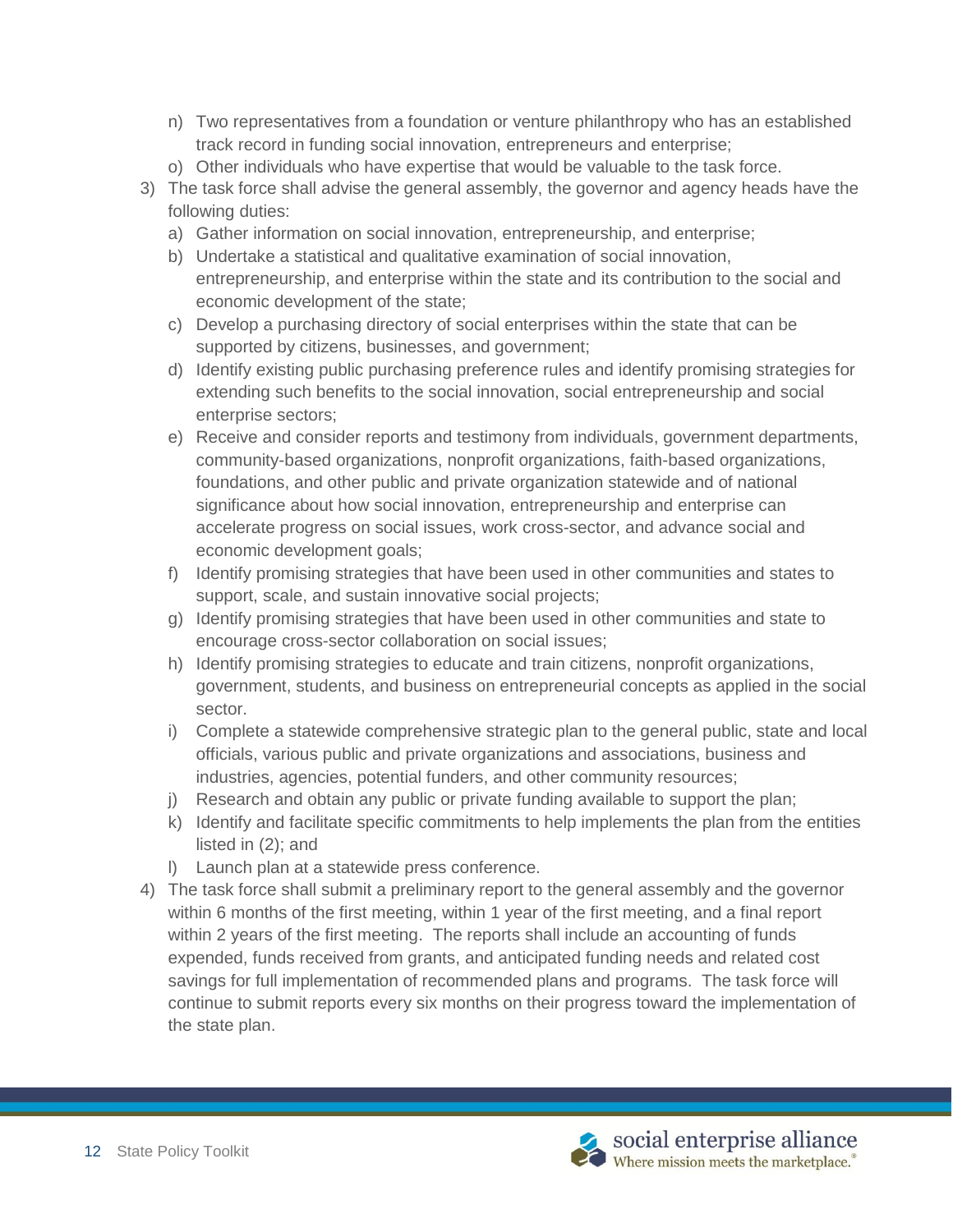# **State by State Analysis**

**Social Enterprise Alliance considers a state's policy efforts strong if it meets the following criteria**

- Does the effort bring together a diverse group of stakeholders, including nonprofits, philanthropy, business, and government?
- Will the efforts live beyond the current administration and be promoted by a wide array of state agencies working on social issues?
- Will the effort be required to show impact by quantifying its success?
- Does the state provide support for educating private and public groups on social innovation principles?

| <b>State</b> | <b>Name</b>                              | Year | <b>Number</b> | <b>Details</b>                                                                                                                                                                                                                                                                                                                                                                                                                                                                                                                                               |
|--------------|------------------------------------------|------|---------------|--------------------------------------------------------------------------------------------------------------------------------------------------------------------------------------------------------------------------------------------------------------------------------------------------------------------------------------------------------------------------------------------------------------------------------------------------------------------------------------------------------------------------------------------------------------|
| Kentucky     | Commission on<br>Philanthropy            | 2008 |               | Kentucky's Commission on Philanthropy was launched by<br>Governor Steve Beshear to better align Kentucky's public and<br>private financial resources for work on social issues. The<br>commission will ask private and public funders to identify<br>common goals, adopt shared strategies, and collaborate on<br>projects of common interest. The commission's first area of<br>focus will be early childhood education and health. The<br>commission convened a Summit on Philanthropy in June<br>2009 as an initial means of engaging potential partners. |
| Louisiana    | Office of Social<br>Entrepreneurship     | 2006 | N/A           | Founded by then-Lieutenant Governor Mitch Landrieu, the<br>Office of Social Entrepreneurship was formed to advance<br>social innovation by supporting the creation and growth of the<br>most innovative, measurable, and sustainable solutions to the<br>social problems affecting Louisiana's citizens. Following<br>Landrieu's departure to become Mayor of New Orleans, the<br>office has ceased operation.                                                                                                                                               |
| Ohio         | Social<br>Entrepreneurship<br>Initiative | 2009 | N/A           | The Ohio Social Entrepreneurship Initiative was launched in<br>partnership with the Ohio Department of Development's<br>Entrepreneurship and Small Business Division and the<br>Governor's Office of Faith-Based and Community Initiatives to<br>provide access to financing and funding information, training<br>resources, and several current examples for organizations<br>working to establish social enterprises.                                                                                                                                      |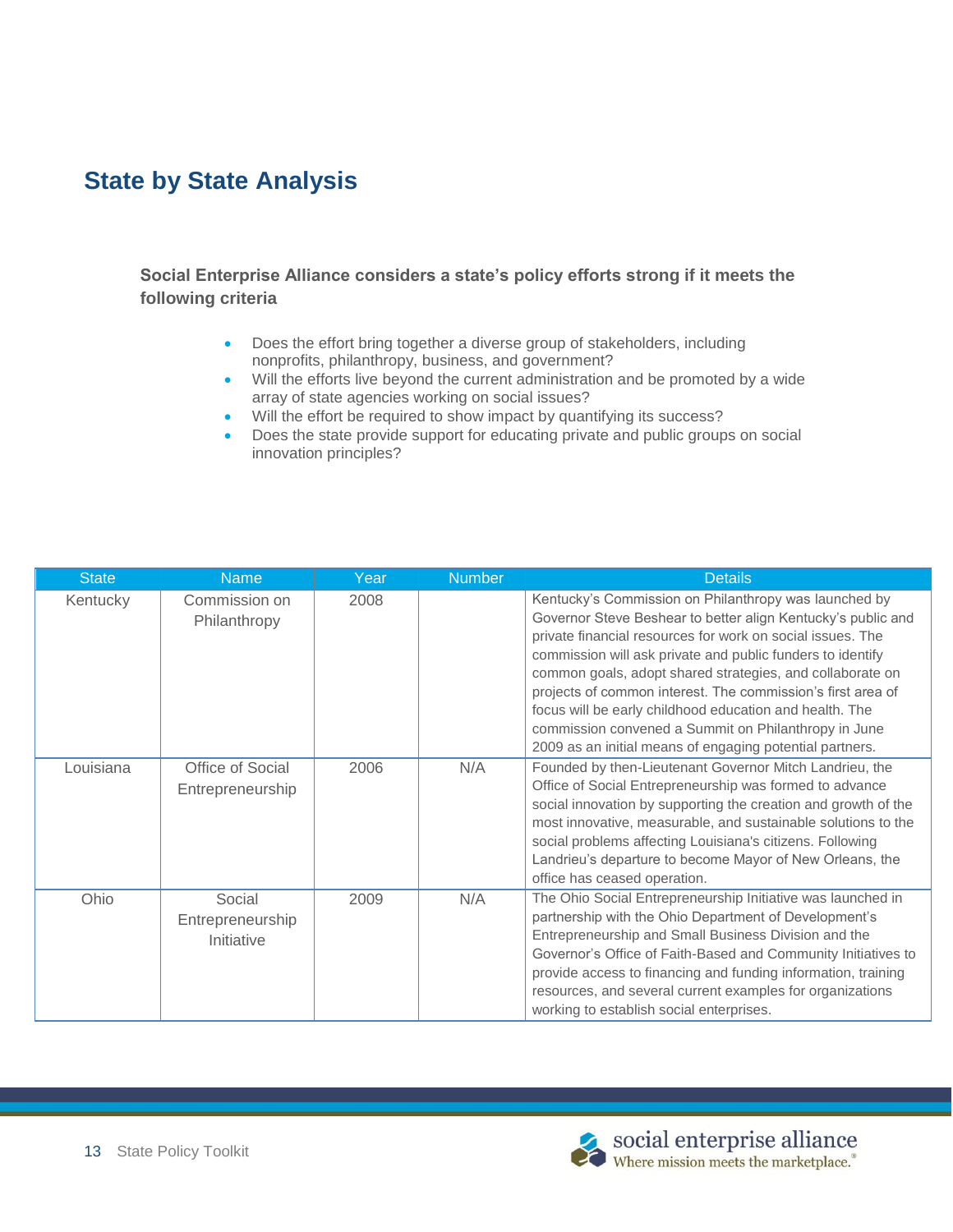| <b>Massachusetts</b> | <b>Dropout Prevention</b><br>Initiative   | 2008      |               | The Massachusetts Executive Office of Education, partnering<br>with New Profit Inc. and Root Cause, launched the Dropout<br>Prevention Initiative to help broker partnerships between<br>community-based dropout prevention programs and school<br>districts with low graduation rates. Once districts have<br>established partnerships, they may then apply to a state<br>innovation fund to support them in implementing new<br>approaches to reducing the dropout rate.                                                                                                                                                                                                                                                                                                                                                     |
|----------------------|-------------------------------------------|-----------|---------------|--------------------------------------------------------------------------------------------------------------------------------------------------------------------------------------------------------------------------------------------------------------------------------------------------------------------------------------------------------------------------------------------------------------------------------------------------------------------------------------------------------------------------------------------------------------------------------------------------------------------------------------------------------------------------------------------------------------------------------------------------------------------------------------------------------------------------------|
| <b>Massachusetts</b> | Social Innovation<br>Compact              | 2010      |               | Along with 41 organizations committed to social innovation,<br>Massachusetts Governor Deval Patrick signed a Social<br>Innovation Compact designed to bring the nonprofit,<br>philanthropic, business, and government sectors together. The<br>goal of the compact is to maximize the state's ability to<br>establish creative problem-solving relationships, and to better<br>utilize the state's resources to increase the efficiency and<br>effectiveness of government services. The compact ensures a<br>commitment by all parties to advance cross-sector<br>partnerships and establish a lasting dialogue. With government<br>as the catalyst, the commonwealth and social innovators will<br>work together to identify and implement proven, innovative<br>solutions to persistent social challenges facing the state. |
| Minnesota            | Innovation and<br><b>Research Council</b> | 2010      | H.F. No. 2227 | This council would have identified high-level champions of<br>innovation in each of the state agencies and brought them<br>together with nonprofits, community foundations, and business<br>leaders to focus on coordinating efforts for better results, with<br>an Innovation Challenge Grant Fund serving as an incentive.<br>Passed by the House and Senate, the bill was later vetoed.                                                                                                                                                                                                                                                                                                                                                                                                                                     |
| Texas                |                                           | 2003/2008 | E.O. RP-30    | The OneStar Foundation was formed in 2003 originally to<br>administer volunteerism and community service for the state.<br>In 2008, the mission expanded through the formation of the<br>Texas Center for Social Impact, which included training and<br>resources to nonprofits on social innovation.                                                                                                                                                                                                                                                                                                                                                                                                                                                                                                                          |

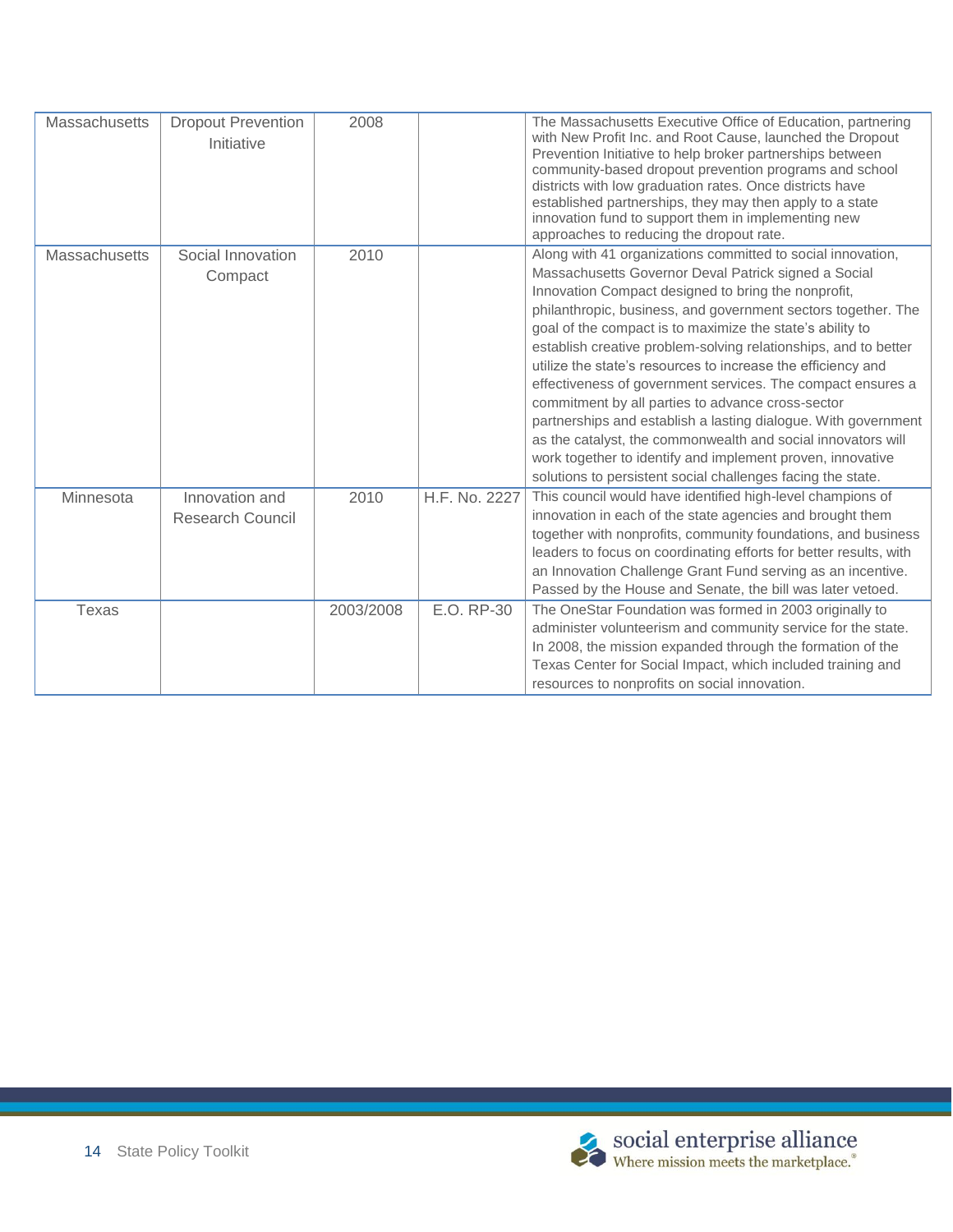# **Local Government Analysis**

**Social Enterprise Alliance considers a local government's policy efforts strong if it meets the following criteria;**

- Does the effort bring together a diverse group of stakeholders, including nonprofits, philanthropy, business, and government?
- Will the efforts live beyond the current administration and be promoted by a wide array of state agencies working on social issues?
- Will the effort be required to show impact by quantifying its success?

| City            | <b>Name</b>                         | Year | <b>Number</b> | <b>Details</b>                                                                                                                                                                                                                                                                                                                                                                                                                                                                                                                          |
|-----------------|-------------------------------------|------|---------------|-----------------------------------------------------------------------------------------------------------------------------------------------------------------------------------------------------------------------------------------------------------------------------------------------------------------------------------------------------------------------------------------------------------------------------------------------------------------------------------------------------------------------------------------|
| Denver, CO      | Office of Strategic<br>Partnerships | 2004 |               | The Denver Office of Strategic Partnerships was created in<br>2004 to serve as a liaison between the city of Denver and the<br>nonprofit and philanthropic sectors. The office works with<br>individuals, foundations, corporations, and nonprofit partners<br>to increase funding for cooperative initiatives, foster<br>partnerships to support nonprofits, and engage the entire<br>community in volunteer efforts.                                                                                                                  |
| Los Angeles, CA | Office of Strategic<br>Partnerships |      |               | The Los Angeles Office of Strategic Partnerships is a public-<br>private partnership that serves as the liaison between the city's<br>executive branch and the nonprofit community. The office<br>works to facilitate and support partnerships between sectors<br>in an effort to develop creative solutions to common problems.<br>Current projects include facilitating the work of nonprofits<br>through a nonprofit advisory group and improving low-<br>performing schools by assisting the mayor's Partnership for<br>LA Schools. |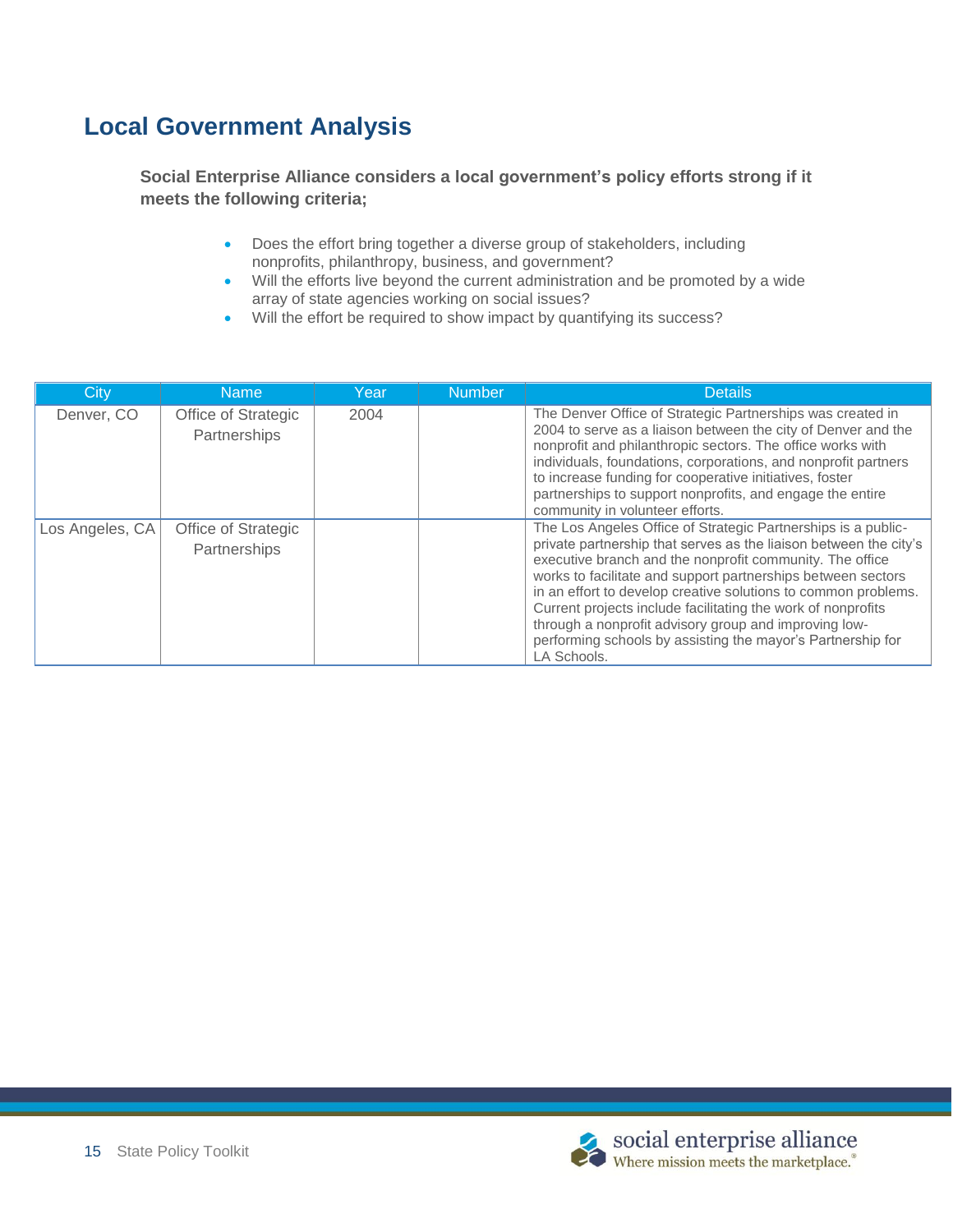# **States in Action – Massachusetts**

| Deval L. Patrick         | <b>GOVERNOR</b>            |
|--------------------------|----------------------------|
| <b>Timothy P. Murray</b> | <b>LIEUTENANT GOVERNOR</b> |
| <b>Paul Reville</b>      | SECRETARY OF EDUCATION     |

### April 16, 2010 - For immediate release:

**Governor announces social innovation compact. Partnership will expand on existing partnerships to improve lives of residents.**



From Left to Right: Education Secretary Paul Reville, James Cleveland of Jumpstart, Casey Recupero of Year Up, Governor Patrick, Andrew Wolk of Root Cause, Vanessa Kirsch of New Profit, Lt. Governor Murray at the signing of the Social Innovation Compact.

**BOSTON** - Building on his commitment to maximize existing resources and think more creatively about how to address persistent issues facing the residents of the Commonwealth, Governor Deval Patrick today signed a Social Innovation Compact with representatives of the social innovator community in Massachusetts representing 41 organizations.

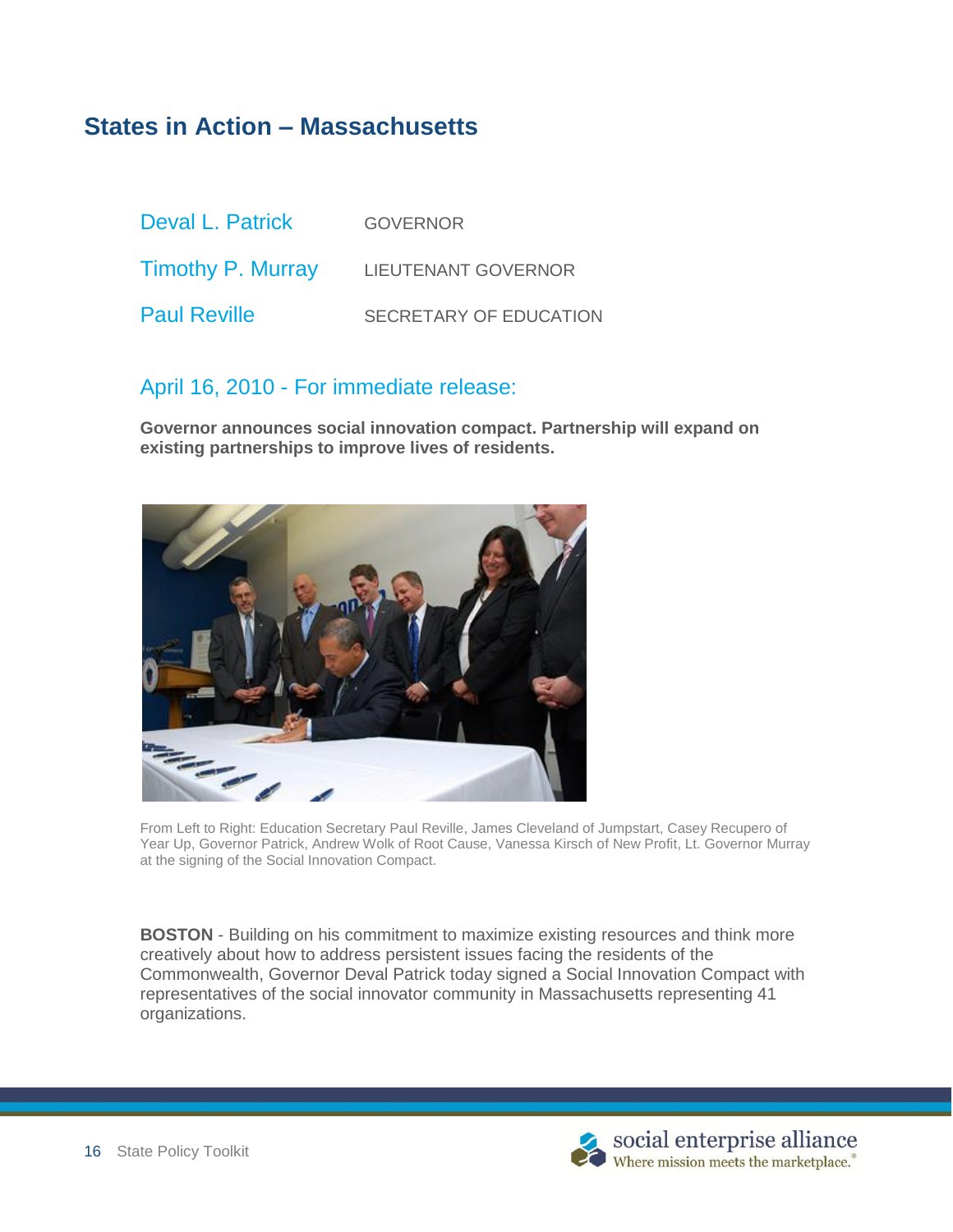The Commonwealth of Massachusetts is home to many cutting edge organizations with deep roots in social innovation and whose core missions focus on improving the lives of residents throughout the state and the nation. The Governor and the administration have forged a new partnership with social innovators to help apply innovative solutions to highly challenging problems that persist despite the best efforts of many who are committed to ensuring the state's residents have access to the highest quality of life.

"Some of the best thinking on building a better, stronger Commonwealth happens outside of state government," said Governor Patrick. "We are fortunate to have such a strong partnership with social entrepreneurs working with us on innovative, resultsoriented solutions."

Organizations with rich ties to the social innovation community at the local and national level signed an agreement with the Governor to work to expand the existing reach of social innovators into the state's communities. These innovative organizations will partner with the state toward the shared goal of a well educated, healthy, highly engaged and fully productive citizenry. Through this compact, the state is maximizing its ability to establish fresh, creative problem solving relationships to address persistent challenges in education, workforce development, public safety, finance, health and human services, and housing and economic development. The Social Innovation Compact provides the vehicle for new, highly effective partnerships between the Commonwealth and the social innovation community.

"In today's economic climate, there is nothing more important than forging partnerships between government and the social innovation community to address the critical challenges facing the Commonwealth," said Andrew Wolk, Founder and CEO of Root Cause.

"With government as a catalyst for new partnerships with citizens, philanthropists and nonprofits, we believe the power of our state's innovation and entrepreneurship can be harnessed," said Kim Syman, Managing Director of New Profit Inc. "We're deeply inspired by the opportunity to bring our community into a closer relationship with government to fund and grow great solutions to some of our most pressing challenges."

Both New Profit Inc. and Root Cause and many other Massachusetts organizations have served as partners in the national conversation spearheaded by the Obama administration to identify opportunities to spread social innovation partnerships nationwide.

The Governor today committed to broadening and deepening relationships with the social innovation community by signing with several of its members a Social Innovation Compact. The list of committed organizations numbers 41 and has the potential to grow further.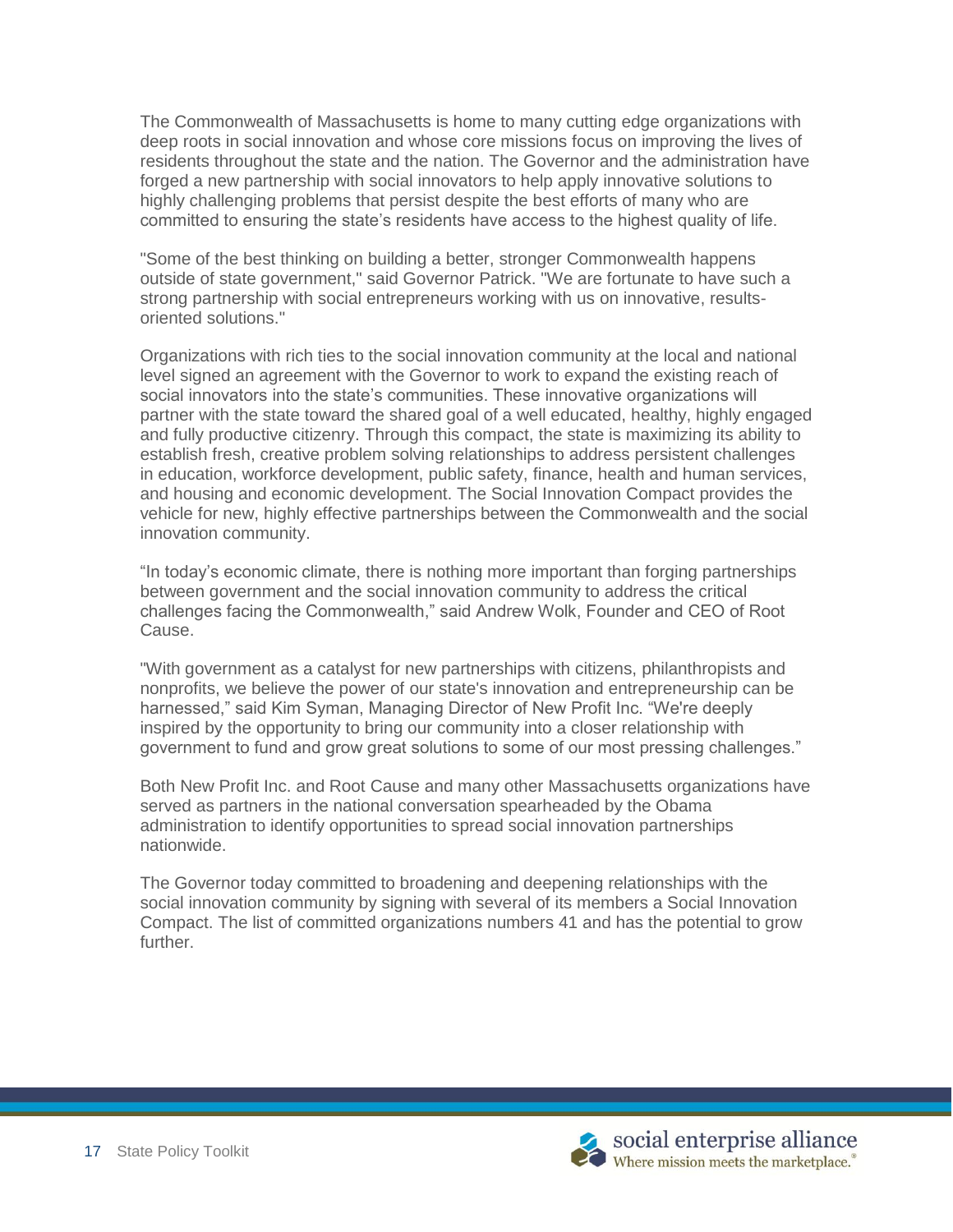### The Commonwealth has agreed to:

- Welcome social innovation organizations with vision and experience in improving the lives of citizens
- Initiate a conversation with providers on the potential for unprecedented action and new approaches on infrastructure and government operations
- Commit to exploring the application of new, results-driven solutions to persistent problems that have gone unsolved despite repeated efforts and partnerships
- Explore new opportunities to take better advantage of locally cultivated talent directed at educating and caring for residents
- Provide new supports to promote the work of social innovation partners to reach a larger group of residents in need of assistance

### The Social Innovators have agreed to:

- Engage in an active problem-solving dialogue with the leaders of state government
- Provide consulting services to government agencies to build the Commonwealth's portfolio of social innovation initiatives and reach more residents
- Supply support, guidance and management for select projects based on the needs of residents
- Serve as a central point of contact for all potential national and local social innovation initiatives
- Channel information to the Governor and his cabinet regarding opportunities for Massachusetts on these opportunities as appropriate

Casey Recupero, Executive Director for Year Up in Greater Boston praised the Social Innovation Compact, noting that these types of public/private partnerships can ―simultaneously address the pressing need for skilled talent among the Commonwealth's top employers and the Opportunity Divide facing so many urban young adults working to launch their careers."

The Social Innovation Compact intends to build upon existing partnerships, including one in the state's education sector that focuses on a new set of supports to efforts to reduce the dropout rate. Governor Patrick's Education Secretary Paul Reville has been working with Root Cause and New Profit Inc. to develop a project to solidify strong partnerships that can demonstrate early, measurable progress in helping to reduce the

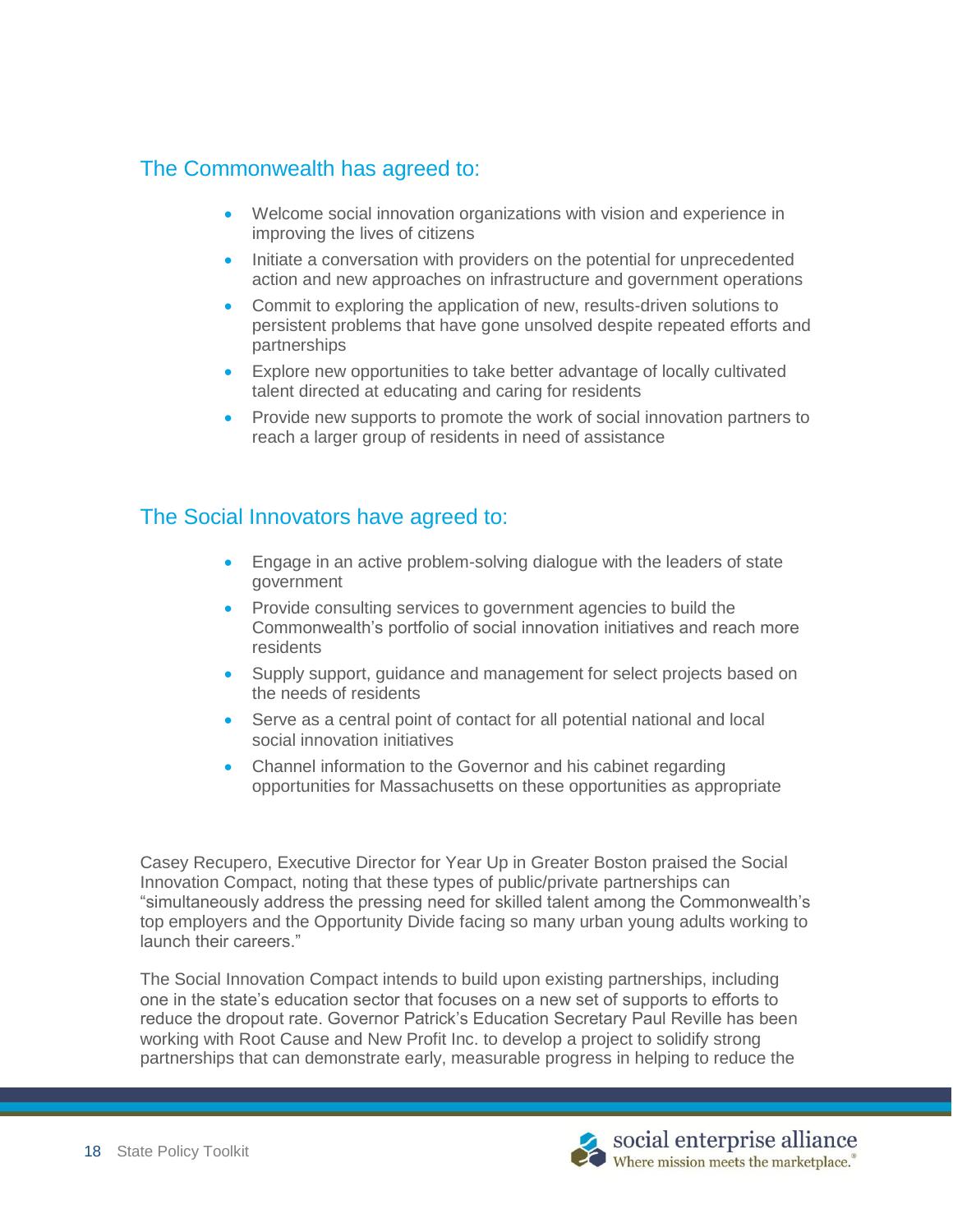dropout rate by pairing school districts with select innovative, results-driven nonprofit organizations.

Building on the work of the Governor's Dropout Prevention and Recovery Commission which outlined strategies for the state and school districts, the social innovators will help identify and disseminate best practices to local school partners who want to move aggressively to prevent students from dropping out of school.

―While we had very good news this year with the first dip in the dropout rate in over a decade, we must continue to intensify our efforts to prevent students from leaving school," said Secretary Reville. "We are resource challenged and have to continue to find innovative solutions to help us tackle the drop out challenge. These social innovators have committed to helping us find lasting solutions."

The federal government has several competitive grant programs available to promote social innovation, including the Social Innovation Fund, which will support effective nonprofit organizations to evaluate, replicate, and expand successful programs; identify effective approaches to solve social problems and disseminate knowledge; and develop grant-making strategies to promote social innovation in communities nationwide.

These new partnerships are a first step in better utilizing existing resources to increase the effectiveness and efficiency of government services for the benefit of all the citizens of the Commonwealth.

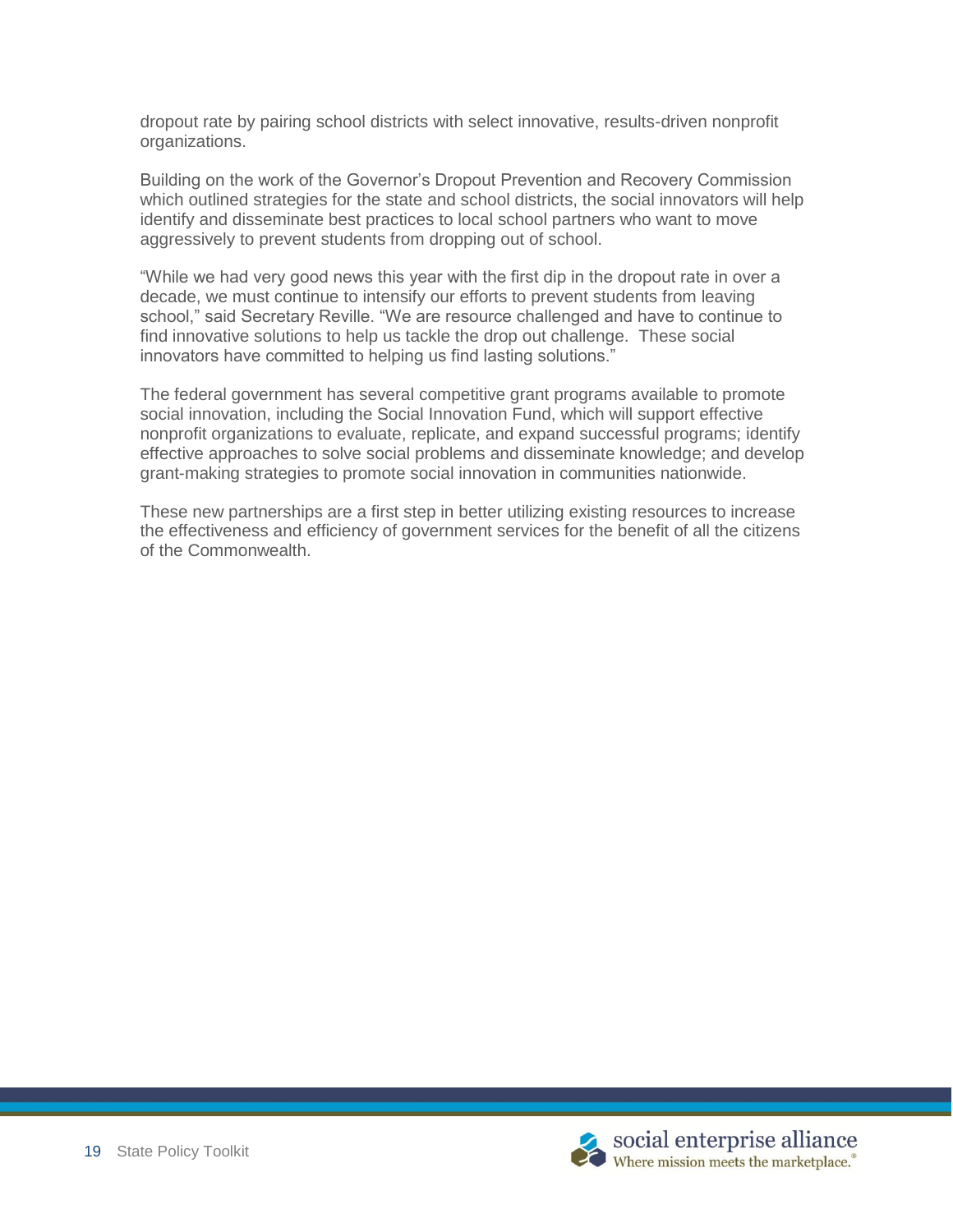# **Social Innovation Success Stories:**

Organizations and Initiatives Practicing Social Enterprise, Social Entrepreneurship and/or Cross-Sector Collaboration



For many communities across America, building quality playgrounds competes with a variety of other pressing needs for limited public funds—often leaving children in poorer communities without access to great places to play. To address this need, KaBOOM! leverages private resources by identifying an alternative revenue stream that would provide the organization with the funds to build quality playgrounds in underserved communities—thus adopting a no-market approach that channels new resources for playgrounds into these communities where the beneficiaries have no ability to pay. By working with major companies, including Home Depot, Sprint, and PepsiCo, KaBOOM! has been able to offer two products—corporate team-building and social marketing—that capture resources for playground building via donations, service fees, and employee volunteer time.



Imagine what the world would be like if every time you were inspired to help someone or something, you could -- with just a few clicks of a mouse, anywhere online. That's the mission of Network for Good. They make it as easy to donate and volunteer online as it is to shop online, and also make it simple and affordable for all nonprofits, of any size, to recruit donors and volunteers via the Internet. Through this approach, they have returned \$23.50 to the sector for every \$1 invested and raised over \$472 million in online donations to more than 60,000 different nonprofit organizations.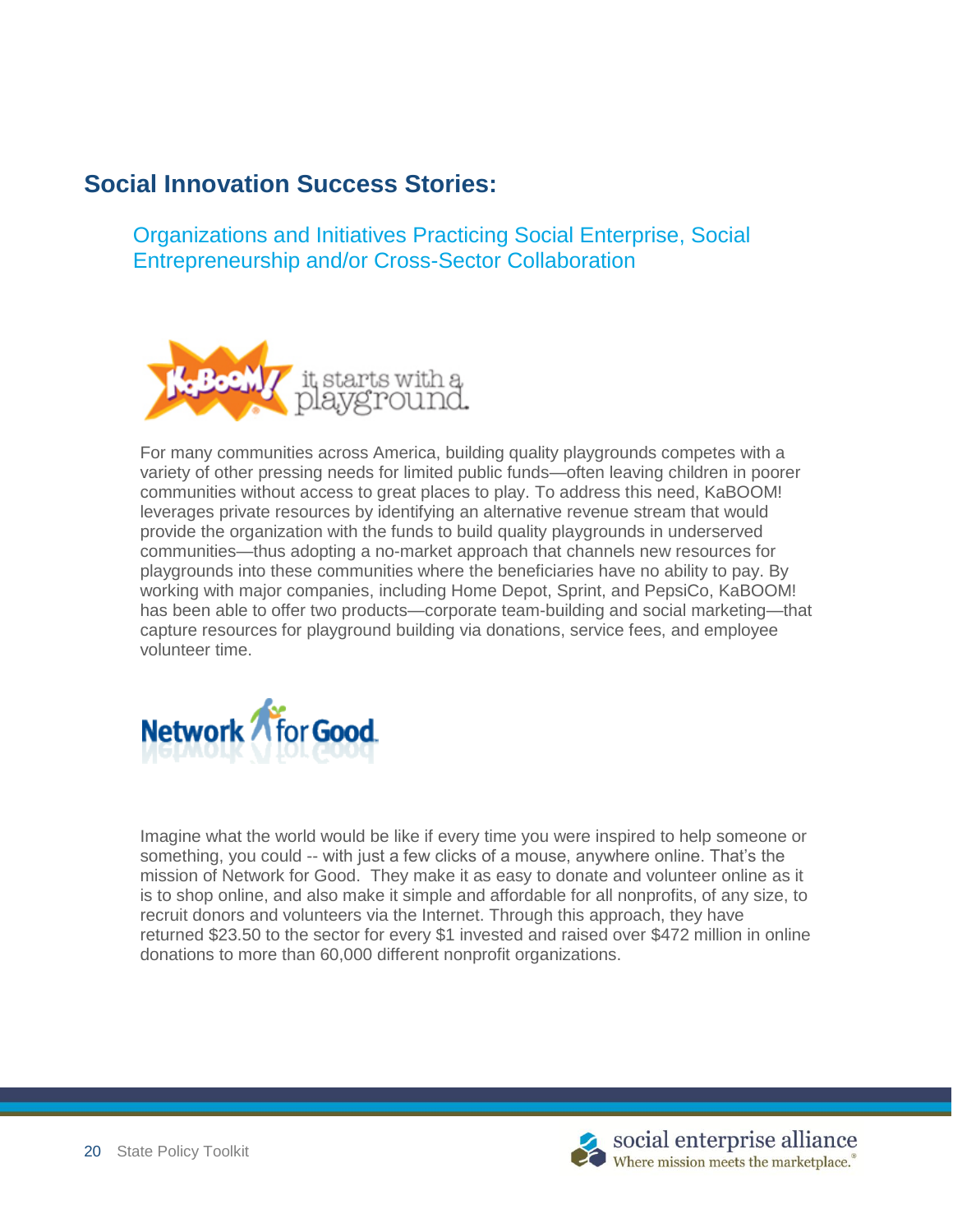

Talbert House (Cincinnati, OH) is a community-wide nonprofit network of social services that help men, women and children overcome adversity to become healthy and productive citizens with over 30 proven programs in community corrections, mental health, substance abuse and welfare-to-work. As part of the continuum of care, Talbert House also offers a document imaging and destruction service, known as DocuPro, to local businesses. This social enterprise balances business with mission to provide a quality product that is competitively priced and delivered with excellent customer service while employing successful clients to provide purposeful work that enhances their personal recovery and growth.



Active duty, veterans and their families often experience difficulty coping with the physical, psychological, and emotional effects of war, and frequently have problems transitioning or accessing community supports in the civilian world. Colorado's Aspenpointe is uniquely positioned to help America's wounded warriors and their families heal from these wounds of war. Aspenpointe's Peer Navigator Model is innovative and portable. It can be implemented whenever an active duty, veteran or family needs help. Moreover, the navigator coordinates and individualized array of community services for each person served, thus creating a seamless service continuum to meet their unique need. While there are many crises programs available, the Peer Navigator Model is a proactive prevention approach. Furthermore, this model promotes solid collaboration between the often fragmented community programs aimed at aiding active duty, veterans and families. This exciting Peer Navigator Model is not sitespecific, but rather can be replicated in other cities and states throughout our nation. Research has shown that this comprehensive approach leads to a substantially higher quality of life for participants.

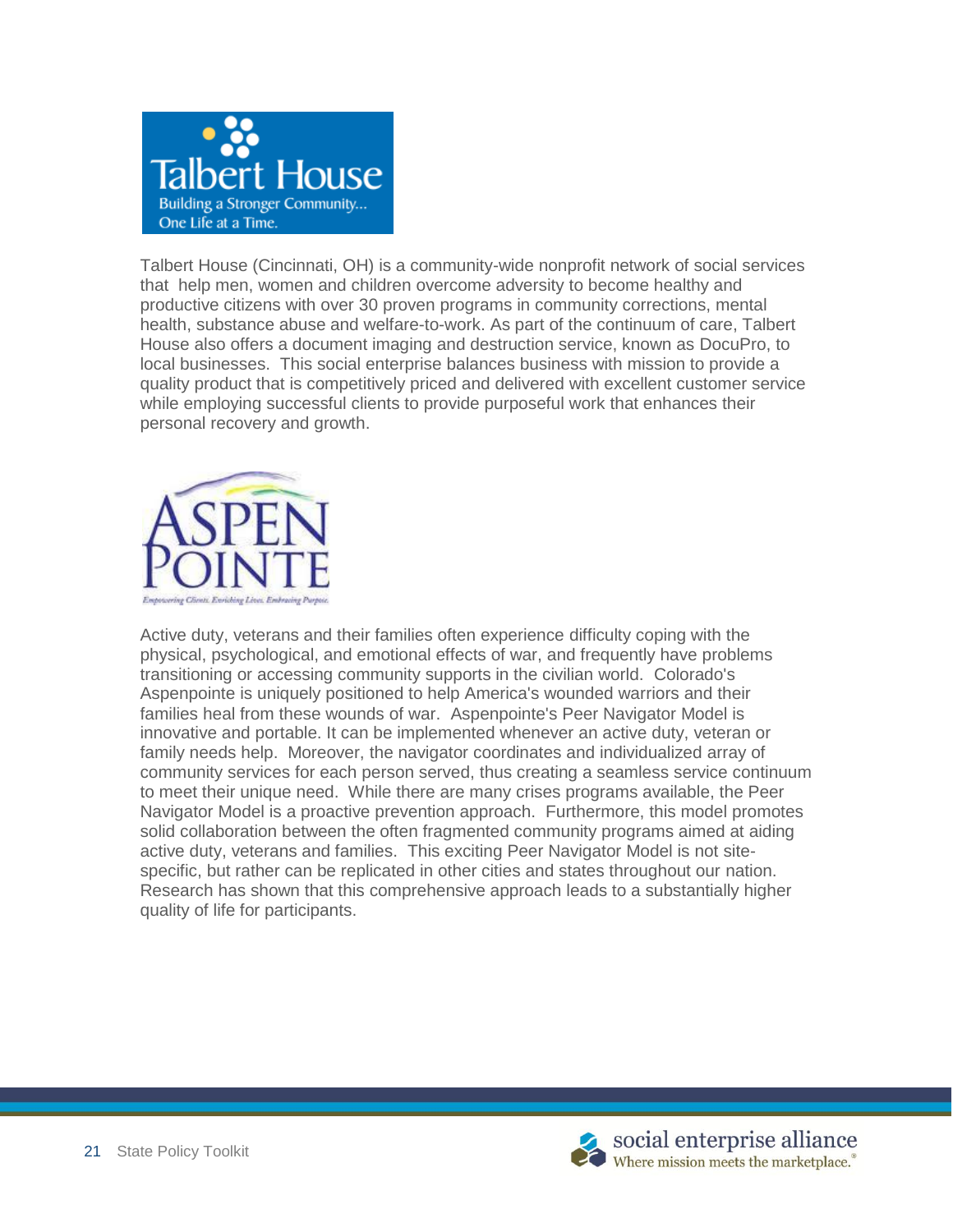# **Resources and Publications**

#### **Greg Dees, "The Meaning of Social Entrepreneurship," (1998)**

[http://www.caseatduke.org/documents/dees\\_sedef.pdf](http://www.caseatduke.org/documents/dees_sedef.pdf)

An influential definition of social entrepreneurship, which draws on the history of private-sector entrepreneurship.

#### **John Kania & Mark Kramer, "Collective Impact,"** *Stanford Social Innovation Review* **(2010)**

[http://www.ssireview.org/articles/entry/collective\\_impact/](http://www.ssireview.org/articles/entry/collective_impact/) A study of recent trends in collaboration to tackle social issues.

#### **Geoff Mulgan, "The Process of Social Innovation,"** *Innovations* **(2006)**

http://www.policyinnovations.org/ideas/policy\_library/data/TheProcessofSocialInn ovation/\_res/id=sa\_File1/INNOV0102\_p145-162\_mulgan.pdf A comprehensive look at social innovation around the globe and what frameworks can be used to accelerate social change written by the former director of Strategy and head of policy in the Prime Minister's office in the U.K.

#### **Social Enterprise Alliance, Duke University, and Community Wealth Ventures, "Social Enterprise: A Portrait of the Field" (2010)** [http://www.communitywealth.com/pdf-](http://www.communitywealth.com/pdf-doc/Field%20Study%20FINAL%207.14.2010.pdf)

[doc/Field%20Study%20FINAL%207.14.2010.pdf](http://www.communitywealth.com/pdf-doc/Field%20Study%20FINAL%207.14.2010.pdf)

A groundbreaking survey of 740 organizations with social enterprises across the United States.

### **Social Enterprise Alliance, "Social Enterprise: A Powerful Engine for Economic and Social Development" (2010)**

http://bit.ly/seawhwp

A white paper prepared for the White House Office of Social Innovation to brief the White House on the social enterprise sector and social enterprise's impact as a driver of economic and social change

**Andrew Wolk and Colleen Gross Ebinger, "Government and Social Innovation: Current State and Local Models,"** *Innovations* **(2010)** [http://www.rootcause.org/sites/rootcause.org/files/uploads/INNOVATIONS\\_New-](http://www.rootcause.org/sites/rootcause.org/files/uploads/INNOVATIONS_New-Orleans-Five-Years-After-Katrina_Wolk-Ebinger.pdf)[Orleans-Five-Years-After-Katrina\\_Wolk-Ebinger.pdf](http://www.rootcause.org/sites/rootcause.org/files/uploads/INNOVATIONS_New-Orleans-Five-Years-After-Katrina_Wolk-Ebinger.pdf)

A comprehensive survey of existing state and local government efforts to support social innovation.

**Andrew Wolk, "Social Entrepreneurship and Government: A New Breed of Entrepreneurs Developing Solutions to Social Problems,"** *The*  **Small Business Economy: A Report to the President, 2007, by The Small Business Administration, Office of Advocacy.**

[http://www.rootcause.org/sites/rootcause.org/files/SE\\_and\\_Gov.pdf](http://www.rootcause.org/sites/rootcause.org/files/SE_and_Gov.pdf)

An analysis of the benefits of government involvement in advancing social innovation and entrepreneurship.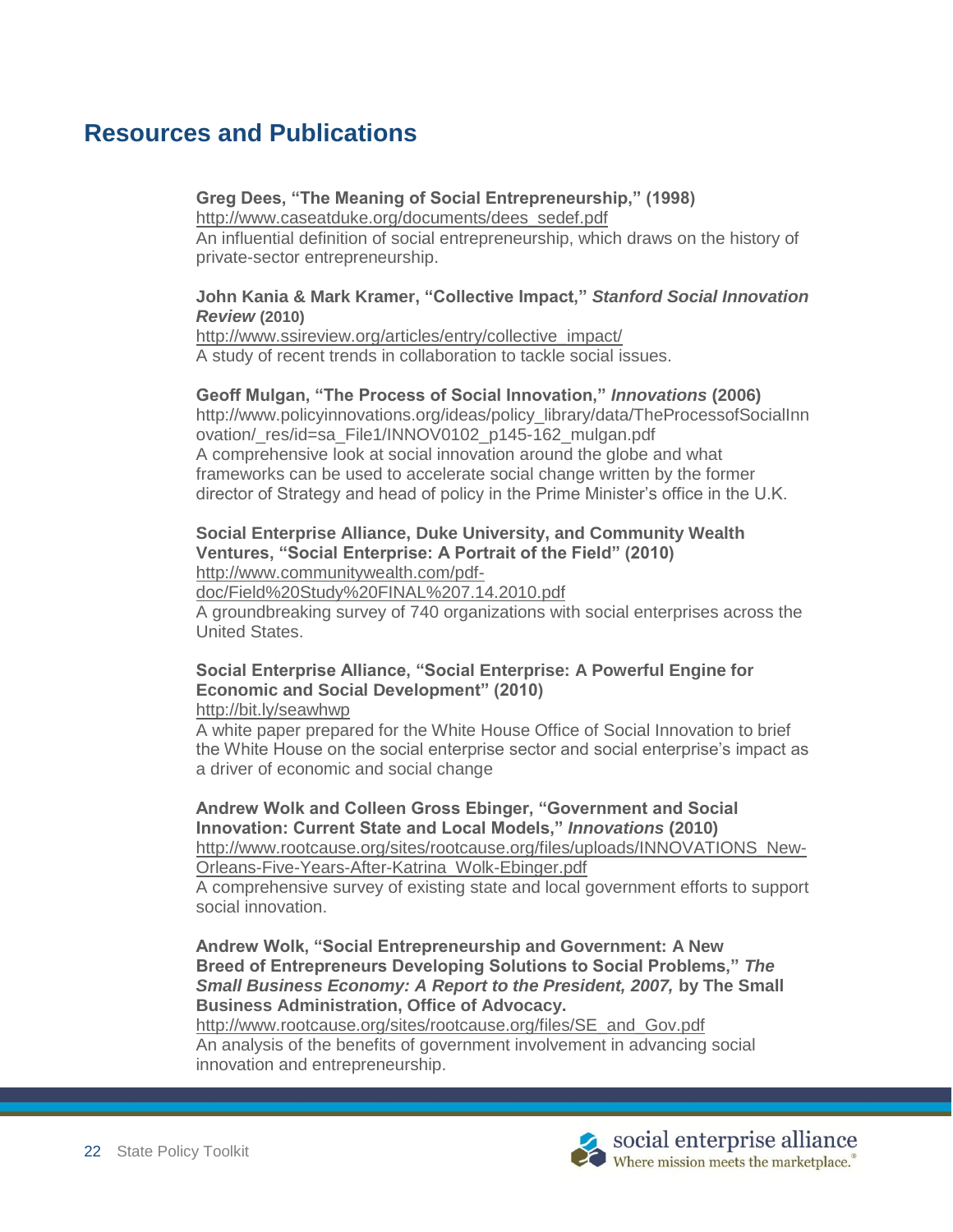# **Acknowledgments**

### **The Social Enterprise Alliance would like to extend its thanks to its Government Relations Council for creating this product:**

#### *Chair*

\*Suzanne Smith, *Social Impact Architects*

#### *Members*

Wendy Baumann, *Wisconsin Women's Business Initiative Cooperation* Jerr Boschee, *The Institute for Social Entrepreneurs* \*Sue Buchholtz, *PARC* Robert Egger, *DC Central Kitchen* Jim Fruchtermann, *Benetech* Carla Javits, *REDF* \*Kelley Kreitz, *Root Cause* Peter Laveran-Stiebar, *Covington & Burling LLP* Debra McKeon, *NorthSky Nonprofit Network* Nancy Murphy, *Grantmakers for Effective Organizations* \*David Thompson, *National Council of Nonprofits* Jim Schorr, *Vanderbilt University* \*Paul Sexton, *AspenPointe* Tom Triplett, *Triplett Consult LLC* Robert Wexler, *Adler & Colvin*

\*Members of State Policy Toolkit Committee



This SEA toolkit was developed in collaboration with Root Cause – with special thanks to Kelley Kreitz who chaired the Toolkit Committee. Portions of this toolkit have been adapted from Andrew Wolk and Colleen Gross Ebinger's "Government and Social Innovation: Current State and Local Models," which appeared in the Fall 2010 issue of MIT's *Innovations* journal. It also draws on Root Cause's instrumental work in supporting government leaders at the city, state, and federal levels to foster social innovation and spread what works.